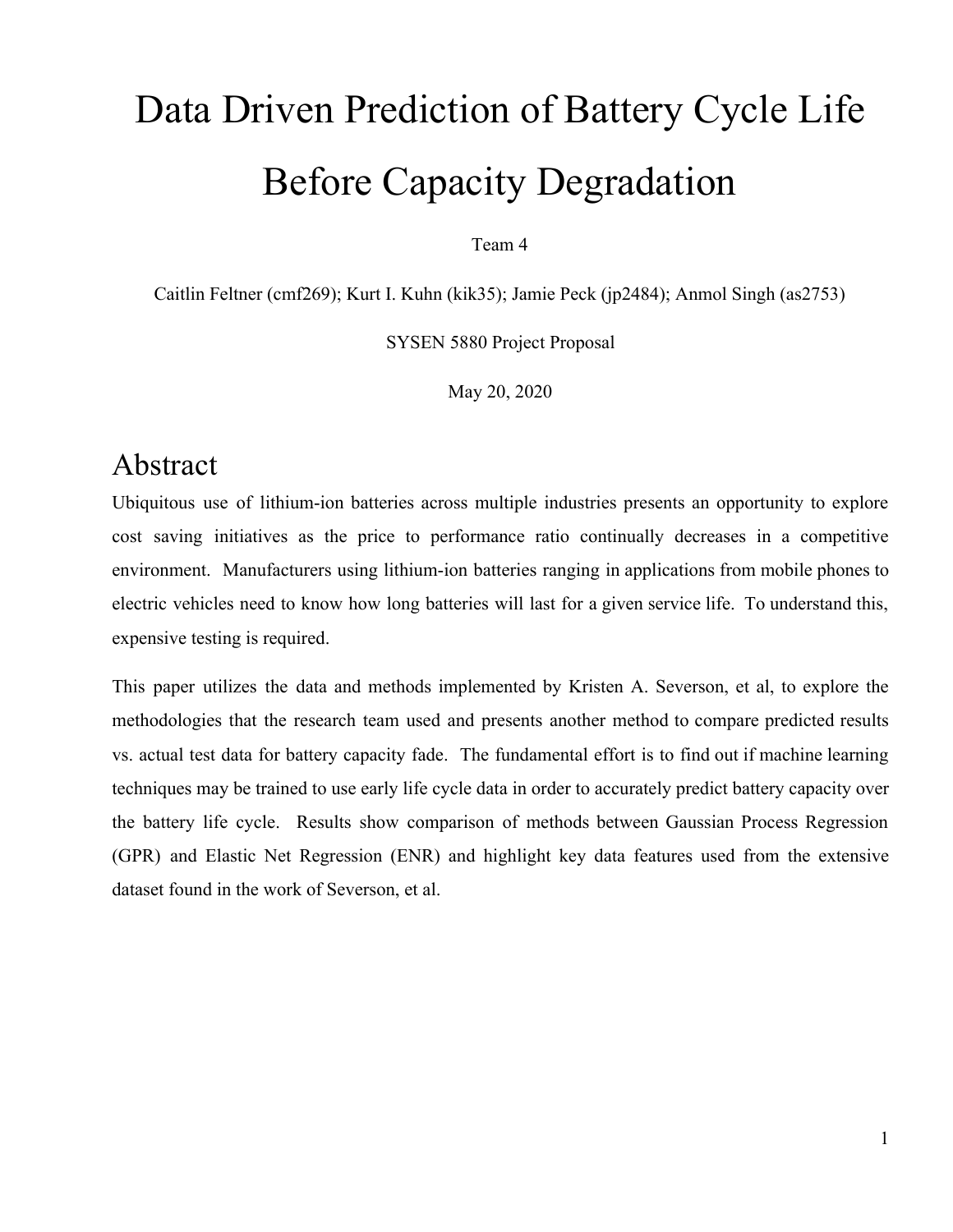### 1. Introduction

Lithium-ion batteries are one of the most widely used batteries today mainly because of their continual dropping price in industry, high energy densities, high cell working voltage, and good power capability. They comprise a large percentage of the batteries used in popular everyday electronics such as cell phones, laptops, and gaming systems, for example. They are also becoming more prominent in the military and aerospace industries and are dominating in the transportation industry sector, specifically for electric vehicles.[1] That being stated, companies and consumers need to know the cycle lifetime of the battery, defined as the number of charging and discharging cycles after which the battery capacity drops below 80% of the nominal value, primarily for commercial and technical reasons relating to warranty and remaining useful life of the product overall.<sup>[2][7]</sup>

Physically testing the complete cycle life can take, on average, 5 hours for one cycle<sup>[10]</sup> and accurately predicting the nonlinear life of a lithium-ion battery through machine learning modeling methods will allow the performance of the chemistry relative to the loading conditions to be predicted earlier and with minimal resources and cost. These modeling techniques are additionally attractive right now for battery management systems (BMS) and enhances their ability to perform BMS functions, including: controlling, calculating, and monitoring the state-of-function in the form of state-of-charge and state-of-health; protecting the battery system for longevity; managing the functional safety aspects of the battery system relating to high temperature, cell imbalance, or calibration of system; and, indicating end of life when capacity of the battery system falls below the user-set target threshold.<sup>[8]</sup> Using machine learning predictive modeling techniques is a challenge for this application because of the nonlinear degradation process, as well as the limited datasets used to date that do not span across the range of life, but the drive from industry makes this an area that needs to be further researched.<sup>[2]</sup>

In this study, the team hypothesizes that a machine learning model can be developed in order to accelerate the development of lithium-ion battery technology and meet the industry demand for creating a data-driven model that accurately predicts the cycle life of commercial lithium iron phosphate(LFP)/graphite cells using early-cycle data. Because the graphite negative electrode is the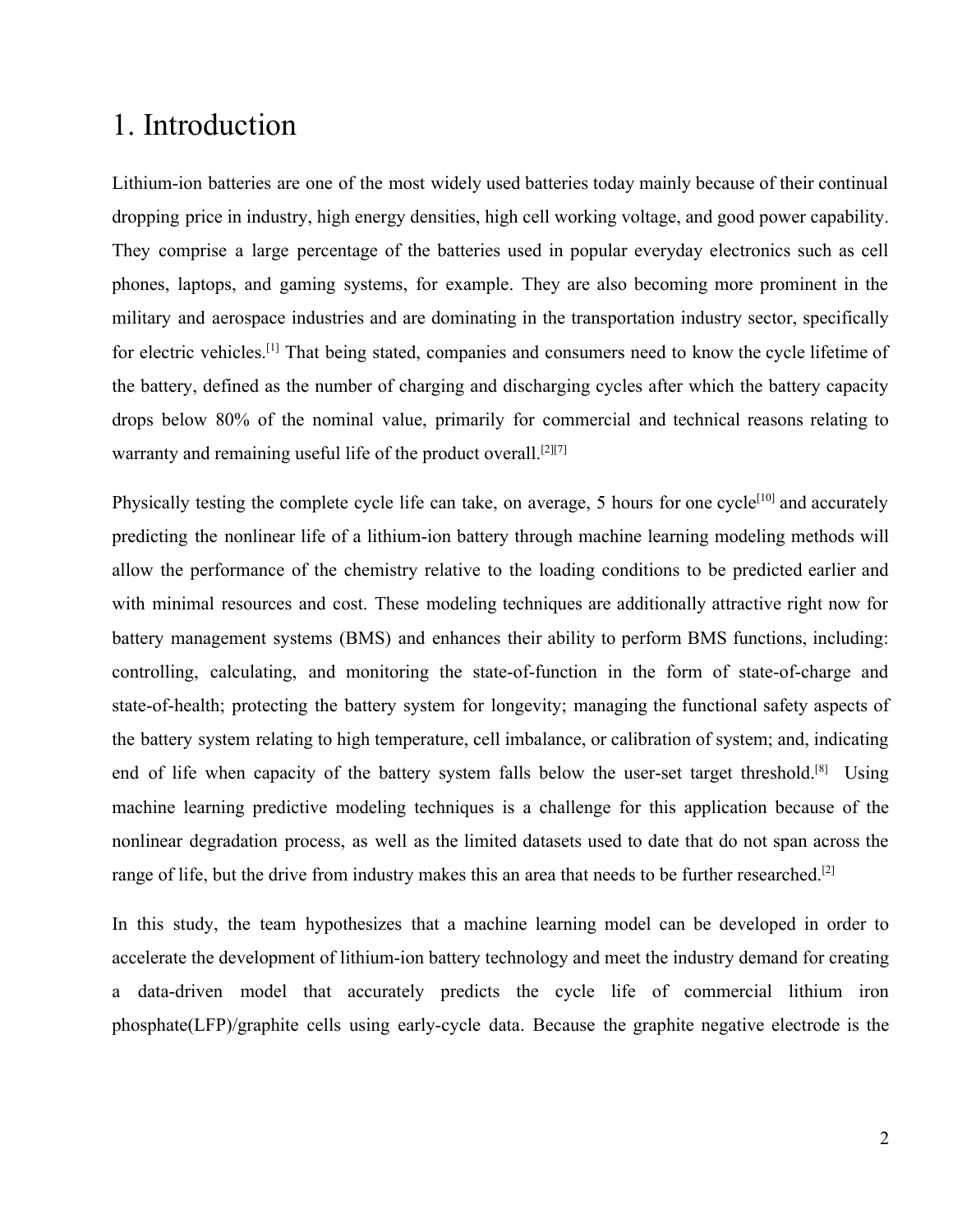most significant driving force for degradation in these cells, this model and the results will be useful for commercial lithium-ion battery chemistries that are based on graphite.[2]

### 2. Background

Since lithium-ion batteries have a long service lifetime, feedback on performance is delayed by months or years. Due to this delayed feedback, research in previous studies has sought to accurately estimate battery life through mechanistic and semi-empirical computer modeling. However, predicting the performance of lithium-ion batteries is challenging due to nonlinear degradation associated with battery charging cycles. This study uses the work from Severson, et al. to show the use of machine learning to accurately predict lithium-ion capacity degradation from early-cycle discharge data.<sup>[2]</sup>

Prior work cited by the study<sup>[2]</sup> shows predictive models used "diverse mechanisms such as growth of the solid–electrolyte interphase, lithium plating, active material loss, and impedance increase" in order to determine remaining useful life. In addition, "coulombic efficiency and impedance spectroscopy" are cited as specialized diagnostic measurements to determine useful lifetime estimates. These chemistry and mechanistic approaches showed predictive success; however, Severson, et al. sought to use a dataset that considers relevant operating conditions (such as fast charging) as a mechanism-agnostic alternative to prior studies.

Predicting the performance is difficult because of the non-linear nature of the degradation process shown in *Figure 1*. This figure shows LFP/graphite cell discharge capacity (Ah) vs. cycle number for a data set associated with the work of Severson, et al. What is interesting is that the crossing of the capacity fade over the number of cycles shows a weak correlation to the initial cell capacity. Therefore, high rate discharge voltage curves are used as opposed to only capacity fade curves.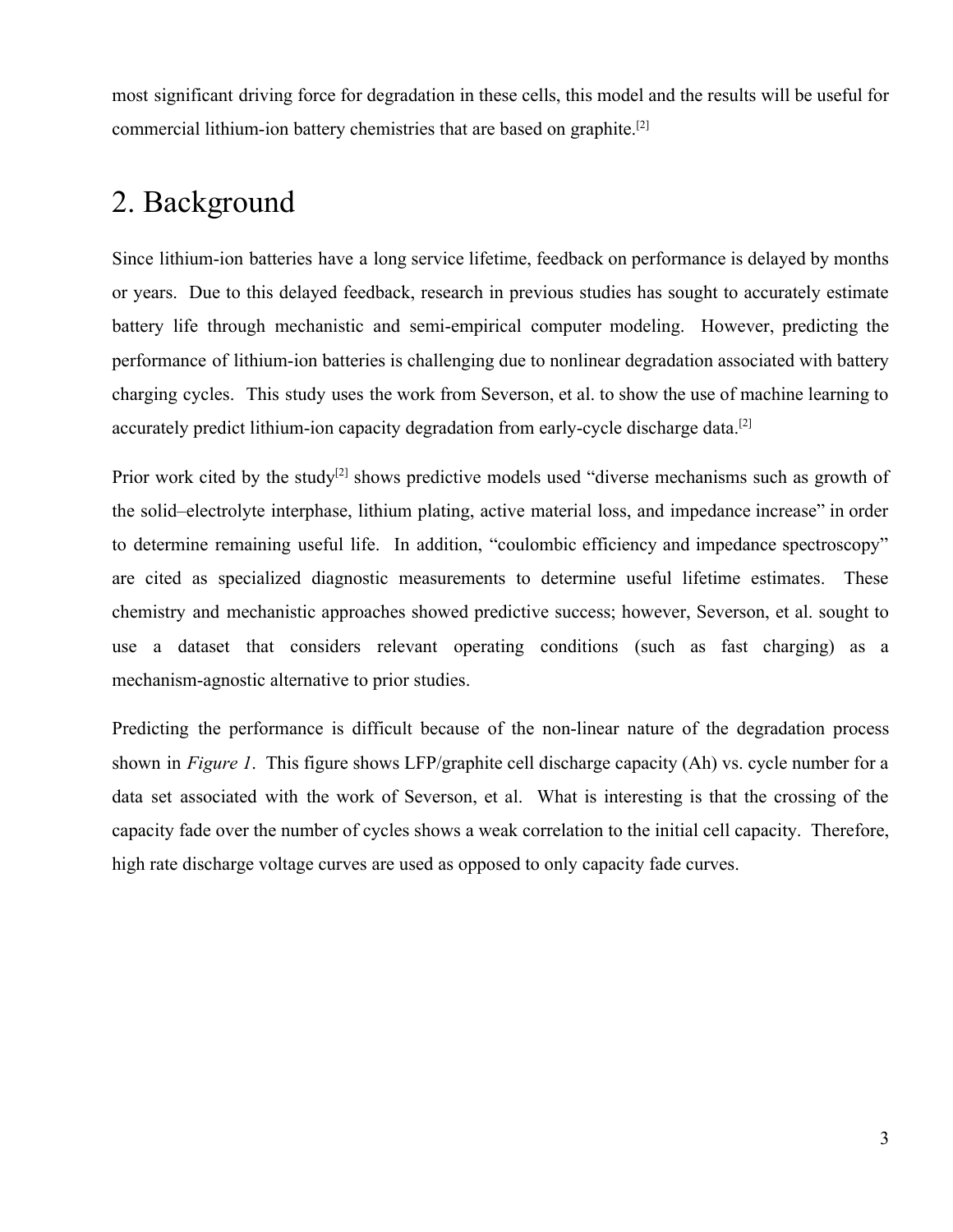

*Figure 1: Discharge Capacity vs. Cycle Number[2]*

Data generated by Severson, et al. consists of 124 cells cycled between 150 - 2300 times using 72 fast-charging conditions for a total dataset of approximately 96,700 cycles. Varying the charging conditions was a key contributor to the wide range of cycle lives shown in *Figure 1*.

Charge, discharge, and depth of discharge (DOD) under different loading conditions and temperatures all contribute to a reduction in battery life. For this study, A123 Systems cells, model APR18650M1A, 1.1Ah nominal capacity, were cycled in a temperature-controlled environmental chamber at 30 degrees celsius under various fast-charging conditions but with identical discharging conditions of 4C to 2.0V, where 1C is 1.1A, to create the initial dataset. Data from 124 cells with cycle lives ranging from 150 to 2,300 using 72 different fast-charging conditions were collected, with end of life defined as the number of cycles until 80% of nominal capacity. Within these 72 different fast-charging conditions, charging rates ranged from 3.6C, which was the manufacturer's recommended fast-charging rate, to extreme fast-charging (XFC) conditions of  $6C^{[2]}$ . XFC conditions, defined at around 10 minutes or less for power cells like the one studied here from A123 Systems, is an area being driven by industry demand and worthwhile to study further<sup>[9]</sup>. By varying charging conditions, this creates a dataset that has a wide range of cycle lives *(Figure 1)*, averaging cycle life around 806 with a standard deviation of 377 ranging from approximately 150 cycles to 2,300 cycles. Temperature controlling these different fast-charging profiles varied by around 10 degrees celsius within the cycle due to the large amount of heat generation during charge and discharge for this dataset<sup>[2]</sup>.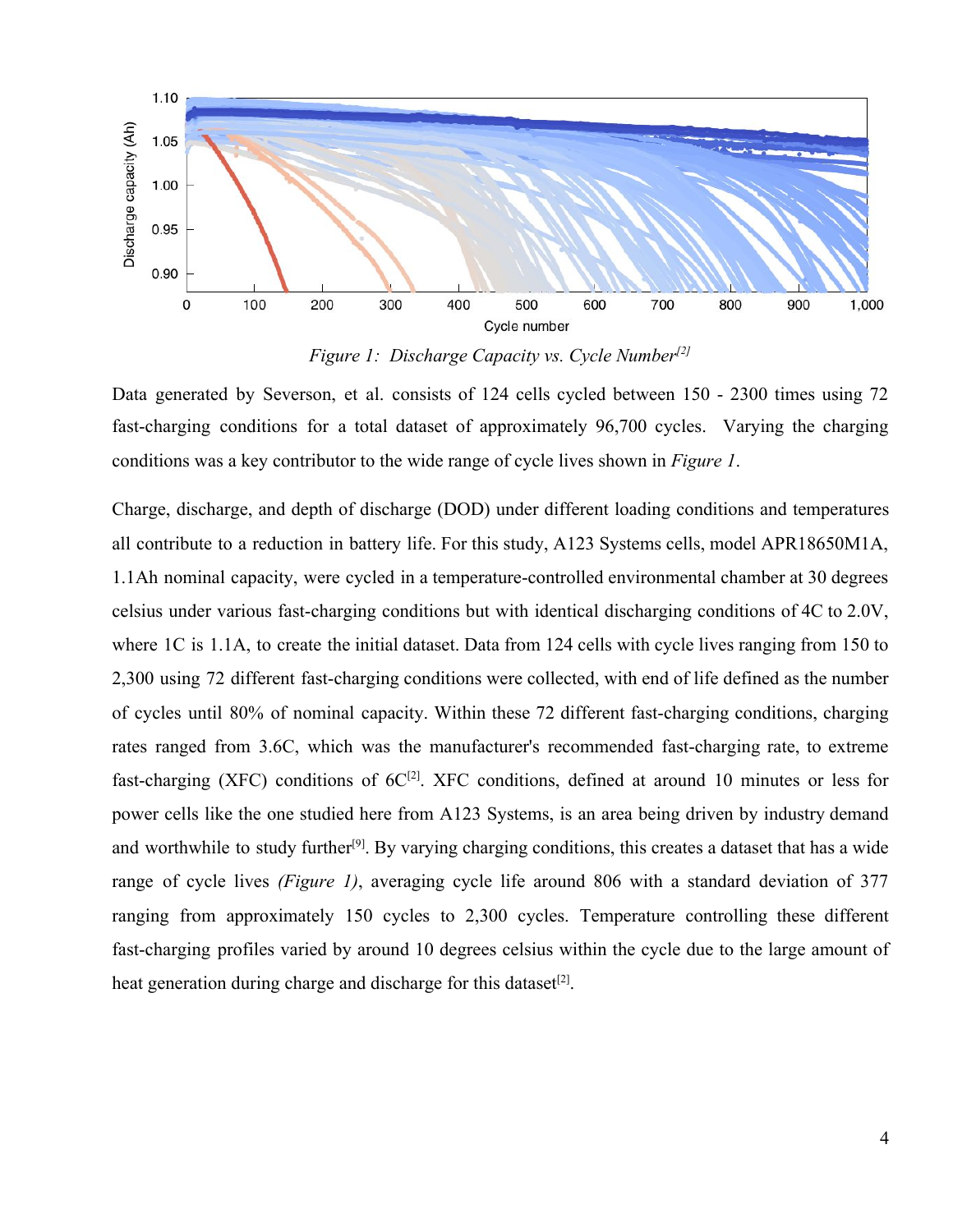

*Figure 2: Discharge Capacity vs. Cycle Number for First 100 Cycles[2]*

The voltage curve is a particularly important parameter when studying the cycle life of lithium-ion batteries because it can tell us a lot about a battery's degradation diagnosis<sup>[2]</sup>. In particular, the physical variance parameter is associated with the amount of discharged energy dissipation on voltage. Furthermore, the integral of the variance parameter is associated with the change in energy dissipation between cycles. Therefore, it can be stated that the "variance of  $\Delta Q(V)$  reflects the extent of non-uniformity in the energy dissipation with voltage..."<sup>[2]</sup> and this is why it is important to the study.. As shown in *Figure 3* below, the less the variance, the better the cycle life of the battery. Also, the high correlation between variance of  $\Delta Q(V)$  and battery life cycle makes this useful for a machine learning approach to predicting battery life.



*Figure 3: Cycle life vs. Var(ΔQ100-10 (V))[2]*

State of Charge (SOC), useful capacity and power capability are not measurable and must be estimated using battery modelling. Moreover, the behavior of the battery and its internal state changes over time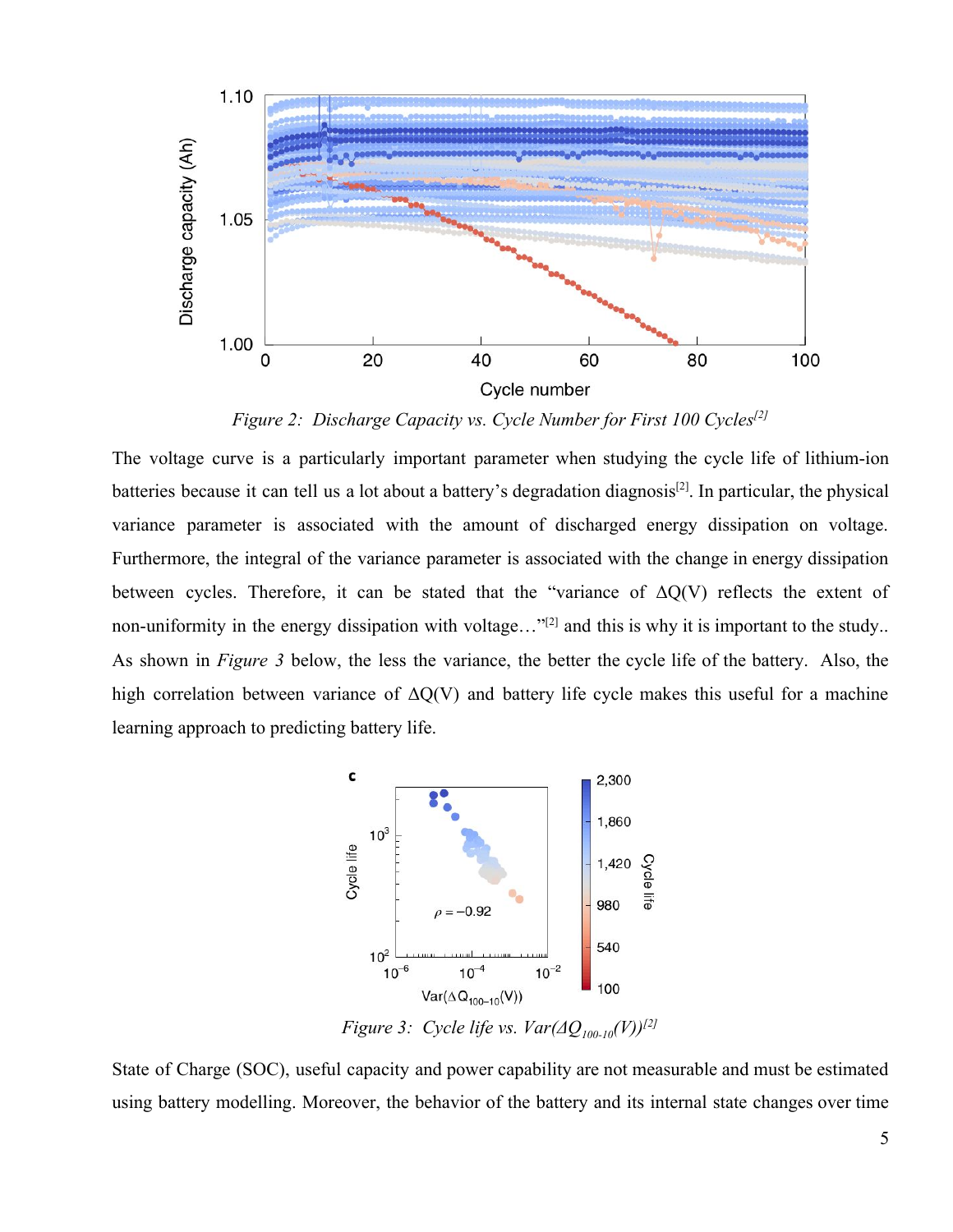and usage as the battery degrades further complicating modelling of the battery as the estimates of SOC; useful capacity and power capability must be available through the entire lifetime of the battery<sup>[5]</sup>. The State of Health (SOH) of a battery reflects two phenomena that occur as batteries age: progressive loss of storage capacity, which is known as capacity fade (an irreversible loss of the ability of a battery to store charge); and, progressive increase of impedance (an irreversible reduction of the rate at which electrical energy can be accepted or released by the battery), which causes the power provided by the battery to decline. Estimates of a battery's SOH, therefore, have to take into consideration both capacity fade and impedance increase. Being complex systems, capacity fade and increase in impedance of Li-ion batteries occurs due to several physical and chemical processes as seen in *Figure 4*. These mechanisms depend on many factors such as battery chemistry, fabrication, operating conditions and usage history<sup>[3]</sup>. The degradation mechanisms can be better understood by classifying them as-

- Calendar fade- SEI growth, loss of cyclable Li coupled with cycling
- Cycling fade- Active material structure degradation, mechanical fracture



*Figure 4: [Degradation mechanisms](https://www.sciencedirect.com/topics/engineering/degradation-mechanism) in Li-ion cells[4]*

While chemistry and/or mechanism-specific models $[11-12]$  have shown predictive success, developing models that describe full cells cycled under relevant operating conditions (for example, fast charging) remains challenging, given the many degradation modes and their coupling to thermal and mechanical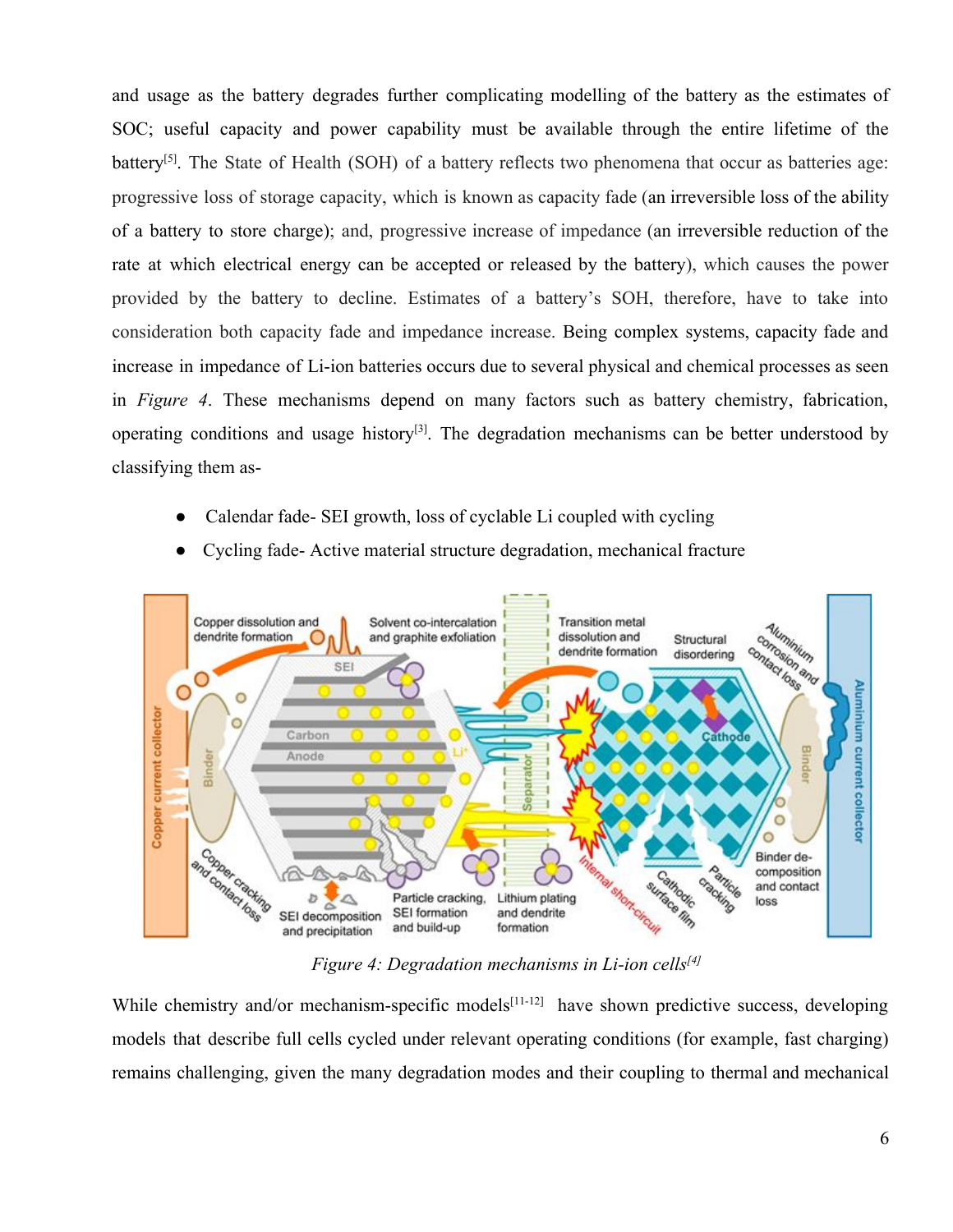heterogeneities within a cell. However, approaches using statistical and machine-learning techniques to predict cycle life are attractive, mechanism-agnostic alternatives and assume no prior knowledge of cell chemistry and degradation mechanisms thus providing opportunities for higher accuracy, earlier prediction, greater interpretability and broader application to a wide range of cycling conditions.

### 3. Methods

Referencing the available dataset of Severson, et al., the team focused on developing two different machine learning models and ultimately determined which model provided the most accurate prediction of cycle life using the first 100 beginning of life cycles where capacity fade is not yet exhibited in the electrochemistry. The two selected models that were compared are the Gaussian Process Regression model and the Elastic Net Regression model. Later in the Results and Discussions section of this report, information on each model details and assumptions will be provided.

The leveraged dataset used approximately the first 100 cycles of 124 lithium-iron phosphate (LFP)/graphite cells. As indicated earlier, this is a significant dataset because graphite is commonly a large contributor to capacity fade at end of life conditions, therefore parallels can be drawn between LFP/graphite cells and common Li-ion cells available on the market today<sup>[4]</sup>. 41 cells make up Batch 1, 43 cells make up Batch 2, and 40 cells make up Batch 3. For our analysis, all three batches were combined to develop the two models built in order to improve accuracy. Within the dataset, there are time-scalar features that were collected, including: current, charge capacity, discharge capacity, various temperature metrics, and voltage, for example. These time scalar features were collected over the course of all cycles to end of life failure, defined previously in the Background section. Cells were charged and discharged over varied charge and discharge loading conditions, some more abusive than others. For example, extreme fast charging conditions where cells were charged at 6C rate, which will cause cells to reach end of life sooner, were compared to cells that were charged at a 3.6C rate, which will allow cells to complete more cycles over life and reach end of life slower, comparatively. Within the dataset there were scalar features recorded as well, including: internal resistance (DCIR), total charge capacity, total discharge capacity, total time, and various temperature statistics. The same dataset processing methods were used as Severson, et. al., which removes outliers of cells that had early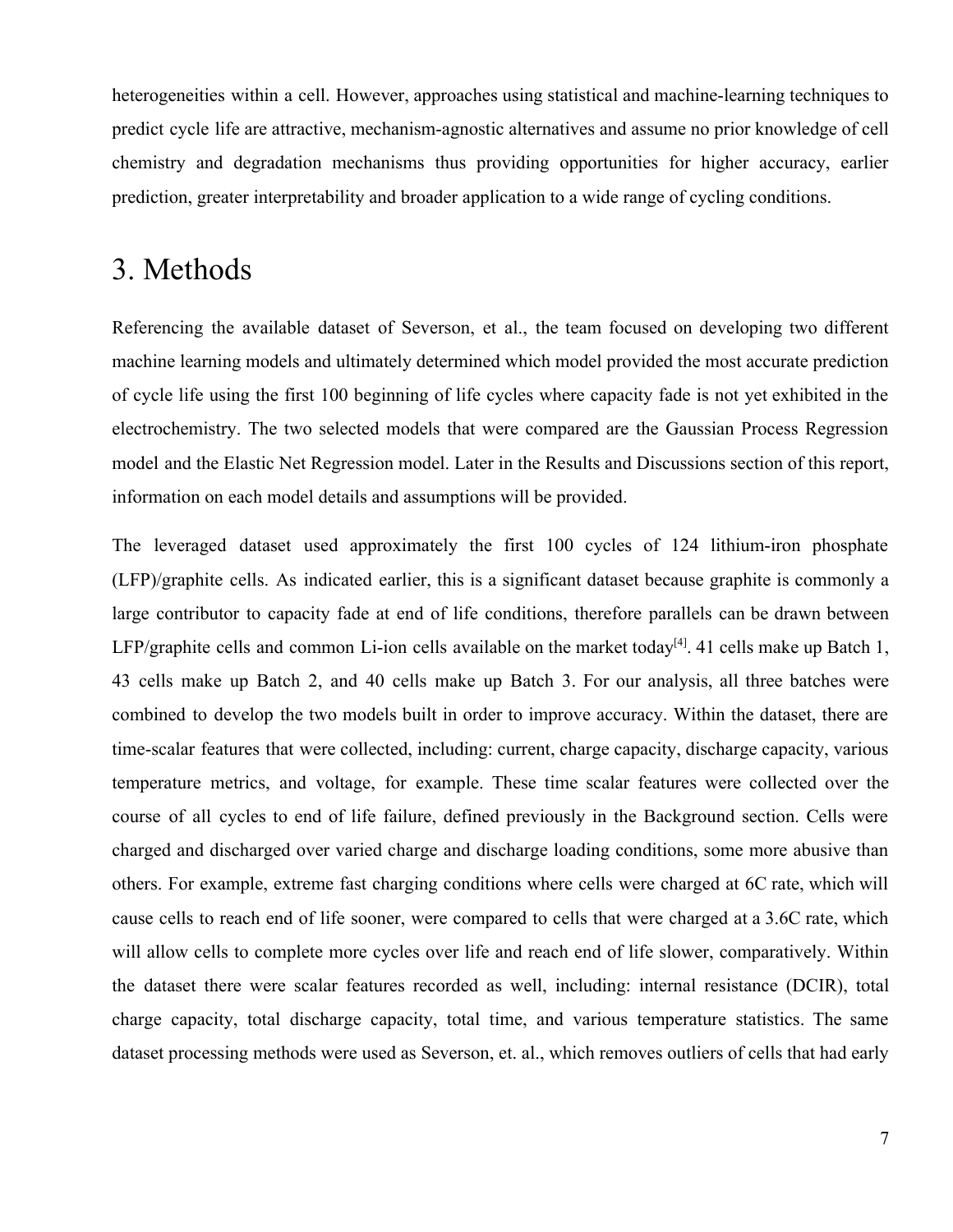cycle life failures and additionally combined all 3 batches of cells for model build and analysis. Overall, greater than 80,000 data points were used for analysis.

Seven different features were considered for dataset training and modeling. These features included minimum change in discharge capacity from cycles 100 to 10, variance of discharge capacity difference between cycles 100 and 10, internal resistance difference between cycle 2 and 100, mean of the charge time of cycles 2 to 6, max temperature from cycle 2 to 100, slope of discharge curve, and integral of average temperature over cycles 2 to 100. These features were selected based on industry experiences and previous work from Severson, et. al.

Below, *Equation 1* defines the change in discharge voltage curves as a function of voltage from cycles 100 to 2, and *Equation 2* defines the mean of the change in discharge voltage curves as a function of voltage from a predefined cycle count, p. These values are used commonly in the features selected, so they are defined separately from the features considered for the models.

*Equation 1:*

$$
\Delta Q(V) = Q_{100}(V) - Q_{10}(V), \ \Delta Q(V) \ \varepsilon R^{p}
$$

*Equation 2:*

$$
\overline{\Delta Q}(V) = \frac{1}{p} \sum_{i=1}^{p} \Delta Q(V)
$$

DelQ is the change in discharge voltage curve as a function of voltage for a given cycle. This can be used because voltage range is identical for every cycle, therefore capacity can be considered as a function of voltage to maintain a uniform basis for comparing cycles.

*Equation 3* and *Equation 4* focus on the change in discharge voltage curves as a function of voltage, where *Equation* 3 is the minimum delQ for 100 to 10 cycles and *Equation* 4 is the variance of delQ for 100 to 10 cycles. When log is referenced in all equations, it implies log base 10, and again p is in reference to cycle number.

*Equation 3:*

$$
Minimum = log(|min(\Delta Q(V))|)
$$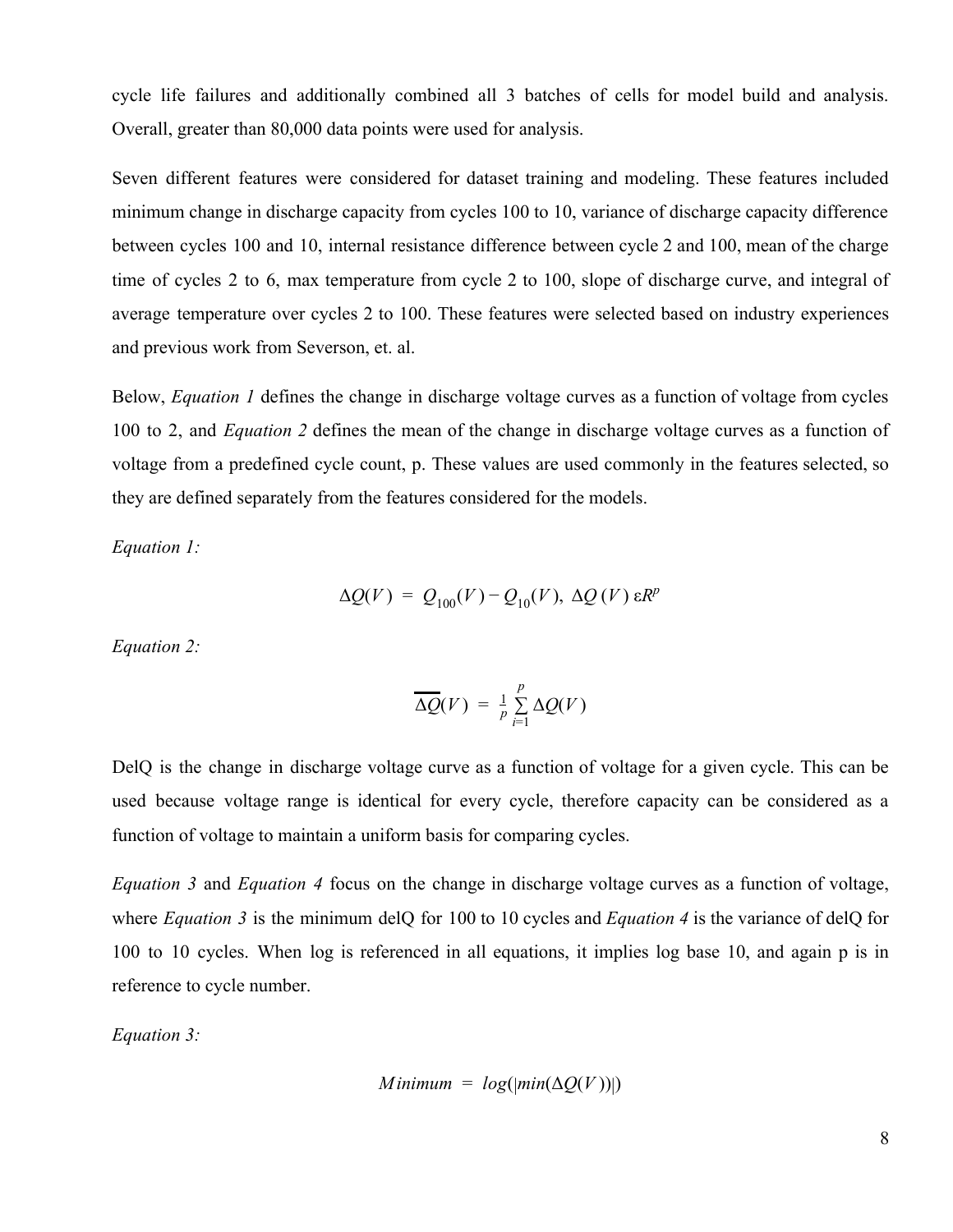*Equation 4:*

$$
V \text{ariance} = \log \Biggl( \frac{1}{p-1} \sum_{i=1}^{p} \big( \Delta Q(V) - \overline{\Delta Q}(V) \big)^2 \Biggr)
$$

The only discharge capacity fade curve feature considered within the models is where the slope of the linear fit to the capacity fade curve from cycles 2 to 100 was considered. The slope of the discharge curve from cycles 2 to 100 is calculated as the first value in vector  $b^*$ , shown in *Equation* 5, where d, the number of cycles used in the prediction, are equal to 99. For *Equation* 5, q  $\epsilon R^d$  is the vector of discharge capacities as a function of the cycle number,  $X \in \mathbb{R}^{dx^2}$  is the cycle numbers used in prediction within the first column and the second column are ones, and b  $\epsilon R^2$  is a coefficient vector. *Equation* 6 shows the discharge capacity fade curve feature in equation form.

*Equation 5:*

$$
b^* = arg_b min_{d}^{1} ||q - Xb||_2^2
$$

*Equation 6:*

*Slope of Discharge Curve*, *cycles* 2 *to* 100 = *first value in vector*  $b^*$  *where*  $d = 99$ 

*Equation 7, Equation 8, Equation 9* and *Equation 10* all focus on other features that impact cell capacity fade over life. In *Equation 7,* the mean charge time for the first five cycles were considered. In *Equation 8*, the max temperature was considered from cycle 2 to 100. In *Equation 9*, the internal resistance between cycles 100 and 2 were considered. For *Equation 10*, the integral of temperature over time for cycles 2 to 100 were considered.

*Equation 7:*

$$
Average Charge Time = \frac{1}{5} \sum_{i=2}^{6} Charge Time_i
$$

*Equation 8:*

Maximum Temperature, cycles 2 to 100 = 
$$
max_n T(n)
$$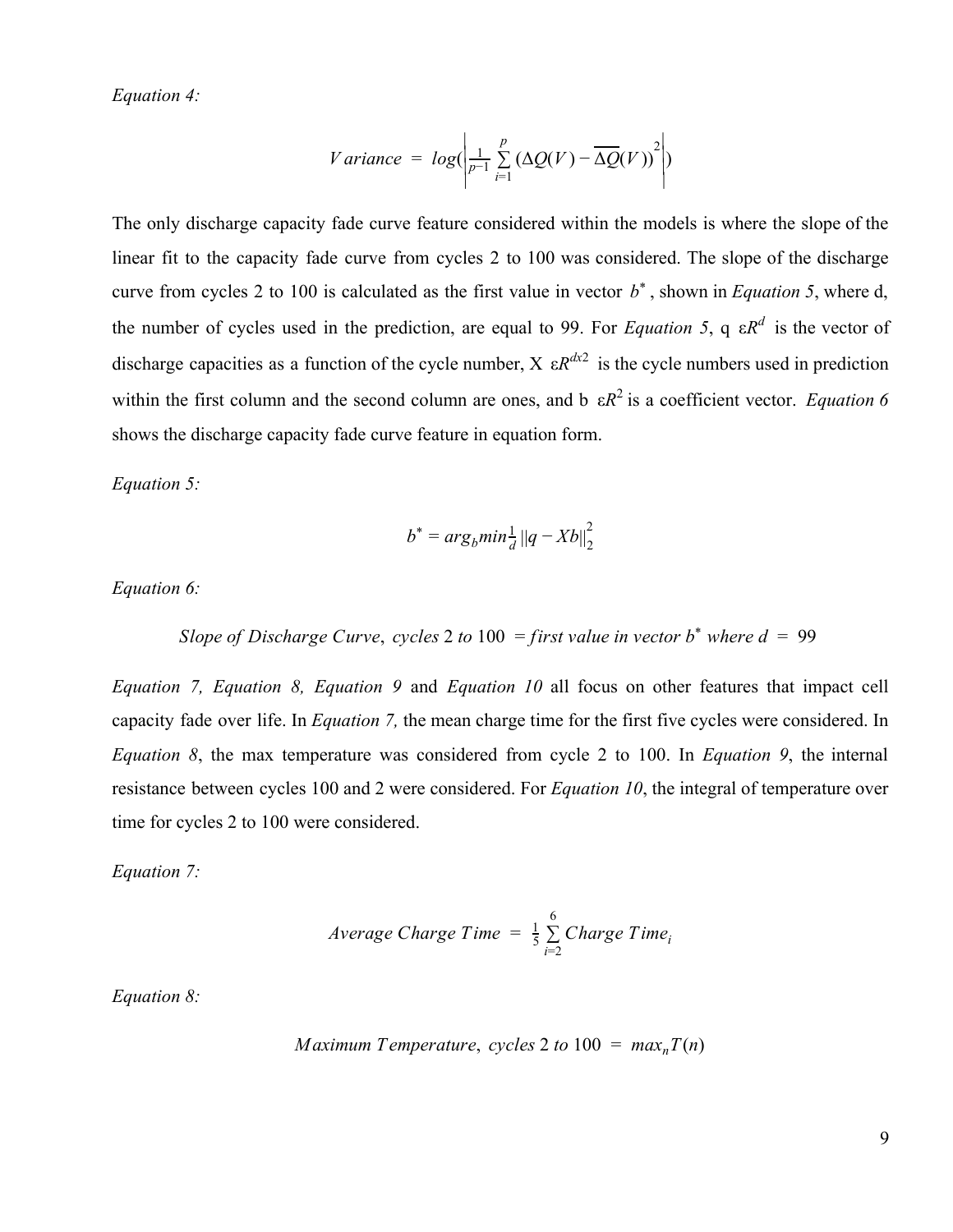*Equation 9:*

*Internal Resistance, cycle* 100 
$$
- cycle
$$
 2 =  $IR(n = 100) - IR(n = 2)$ 

*Equation 10:*

Temperature Integral, cycle 2 to 100 = 
$$
\int_{t_2}^{t_{100}} T(t) dt
$$

Prediction accuracy is determined by calculating the root-mean-squared error (RMSE) in cycles and average percentage error<sup>[2]</sup>. Below, *Equation 11* and *Equation 12* describe RMSE and average percentage error, respectively:

*Equation 11:*

$$
RMSE = \sqrt{\frac{1}{n} \sum_{i=1}^{n} (y_i - \widehat{y_i})^2}
$$

*Equation 12:*

$$
\% \, err \, = \frac{1}{n} \sum_{i=1}^{n} \frac{|y_i - \widehat{y_i}|}{y_i} x100
$$

The model with the smallest percentage error and RMSE was deemed the preferred method for accuracy, and conclusions were drawn based on these methods used to generate these results. The models are deemed successful if accuracy is relatively low and comparable to other methods. From there, final conclusions about the true benefit of using either model and other machine-learning techniques to quantitatively predict life cycle performance before cell capacity degradation were made, and a final recommendation is referenced later in the document.

### 4. Results and Discussion

We present two models developed in MATLAB to predict battery cycle life using the seven features mentioned in the methods section. The training data are used to learn the model structure and coefficient values. The testing data are used to assess generalizability of the model.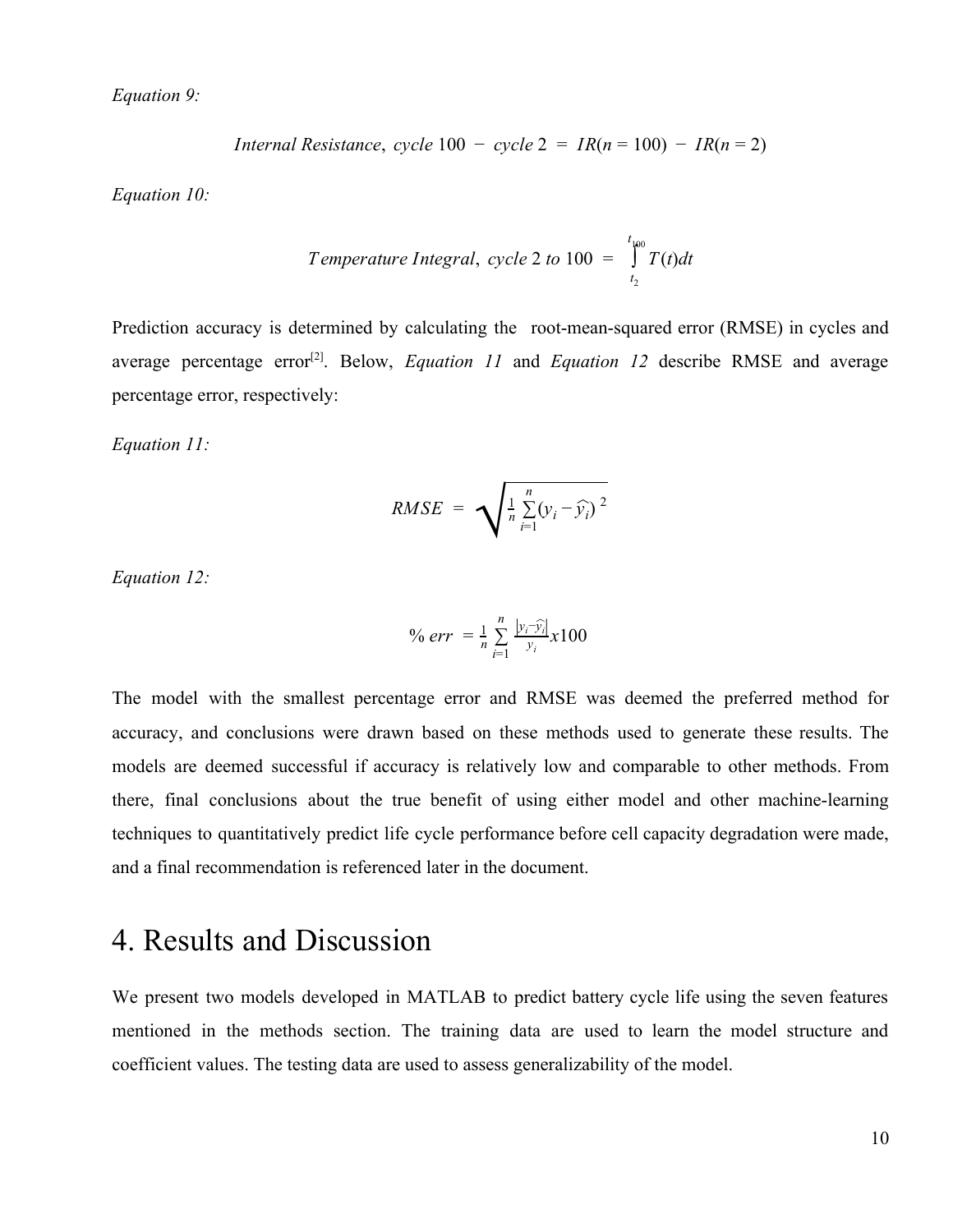#### **4.1. Model 1: Gaussian Process Regression (GPR)**

Model 1 was trained using GPR with kernel function 'ARDExponential' and initial parameters  $\beta$  = 1000 and  $\sigma$  = 100. GPR is a non-parametric kernel based probabilistic method ideal for modelling arbitrarily complex systems. It is capable of expressing uncertainty thus giving a credible interval consisting of probabilistic upper and lower bounds along with the results. ARDExponential is the built-in kernel function with a separate length scale for each predictor available in MATLAB. Length scale defines how far apart the input values  $X_i$  can be for response values to become uncorrelated making it an appropriate choice for our non-linear dataset. GPR is formulated as:

$$
f(\mathbf{x}) \sim \mathcal{GP}(m(\mathbf{x}), \kappa(\mathbf{x}, \mathbf{x}'))
$$

where  $m(x)$  and  $\kappa(x, x')$  are the mean and kernel functions respectively, denoted by

$$
m(\mathbf{x}) = \mathbb{E}[f(\mathbf{x})]
$$

$$
\kappa(\mathbf{x}, \mathbf{x}') = \mathbb{E}[(f(\mathbf{x}) - m(\mathbf{x}))(f(\mathbf{x}') - m(\mathbf{x}'))^T]
$$

For any finite collection of input points, say  $X = x_1, \ldots, x_{ND}$ , this process defines a probability distribution p(f  $(x_1)$ ,...,f  $(x_{ND})$ ) that is jointly Gaussian, with some mean m(x) and covariance K(x) given by  $K_{ij} = \kappa(x_i, x_j)$ . In this work, we use the ARDExponential kernel function<sup>[15]</sup>:

$$
k(x_i, x_j | \theta) = \sigma_f^2 \exp(-r),
$$

where

$$
r = \sqrt{\sum_{m=1}^d \frac{(x_{im} - x_{jm})^2}{\sigma_m^2}}
$$

The normalized Predictor weights shown in *Figure 5* gives us an insight into the relative importance given to the features by the GPR model while training the dataset. GPR has given more importance to min delQ, variance delQ and Slope of the linear fit to the capacity fade curve from cycles 2 to 100 compared to other selected features and has ignored Integral of temperature over time from cycles 2 to 100, while training the model.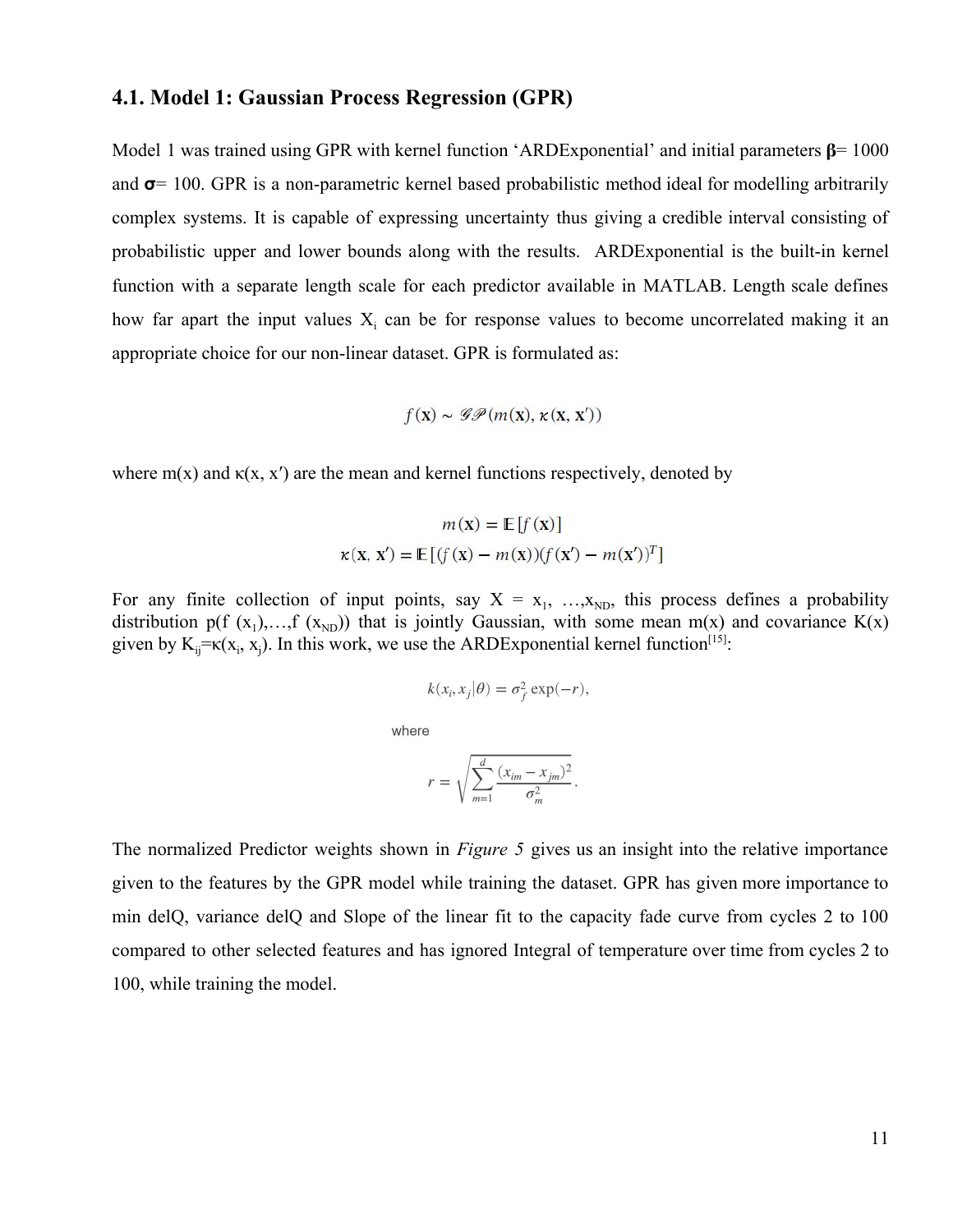

*Figure 5: Predictor weight vs. predictor index*

We can observe from *Figure* 6 that GPR results in a well-fit model with observed cycle life falling within the standard deviation of the predicted cycle life. It has been successful in predicting the cycle life for batteries with low cycle life (<500 cycles) as well as for batteries with high cycle life (>1500) thus showing consistent results.



*Figure 6: Battery Cycle - Life vs. Count for GPR*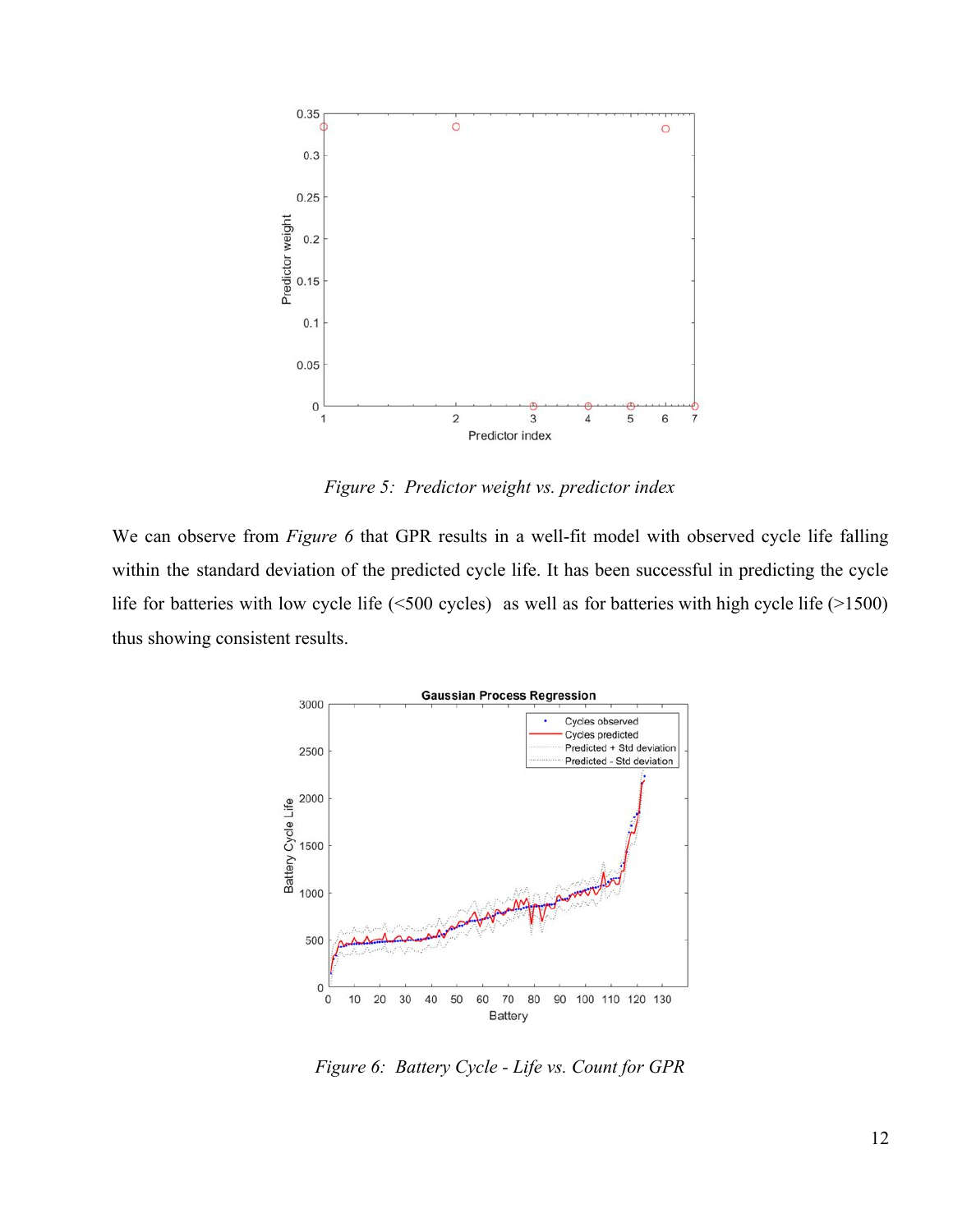#### **4.2. Model 2: Elastic Net Regression (ENR)**

This model was used by Dr. Severson and her team to train the dataset. ENR is a regularized linear regression and it was used due to its low computation cost and ability to be trained offline. Model 2 was trained using ENR to perform model fitting and selection by finding sparse coefficient vectors. ENR is a special form of Lasso Regression with  $\alpha$ =0.5. We applied four-fold cross validation as done in Severson et al., for our model development. The formulation for Elastic Net Regression is:

 $\hat{\mathbf{w}} = \arg\min_{\mathbf{w}} \|\mathbf{y} - \mathbf{X}\mathbf{w}\|_2^2 + \lambda P(\mathbf{w})$ 

$$
P(\mathbf{w}) = \frac{1-\alpha}{2} \| \mathbf{w} \|_{2}^{2} + \alpha \| \mathbf{w} \|_{1}
$$

The results of the cross validation was used to estimate the lambda with minimum Mean Square Error  $(\lambda = 0.0438)$  as depicted in *Figure 7* which helped determine the intercept and coefficients of the model.



*Figure 7: Mean Squared Error (MSE) vs. Lambda*

The normalized Predictor coefficients illustrated in *Figure 8* gives us an insight into the relative importance given to the features by the ENR model while training the dataset. ENR has given more importance to Slope of the linear fit to the capacity fade curve from cycles 2 to 100 compared to other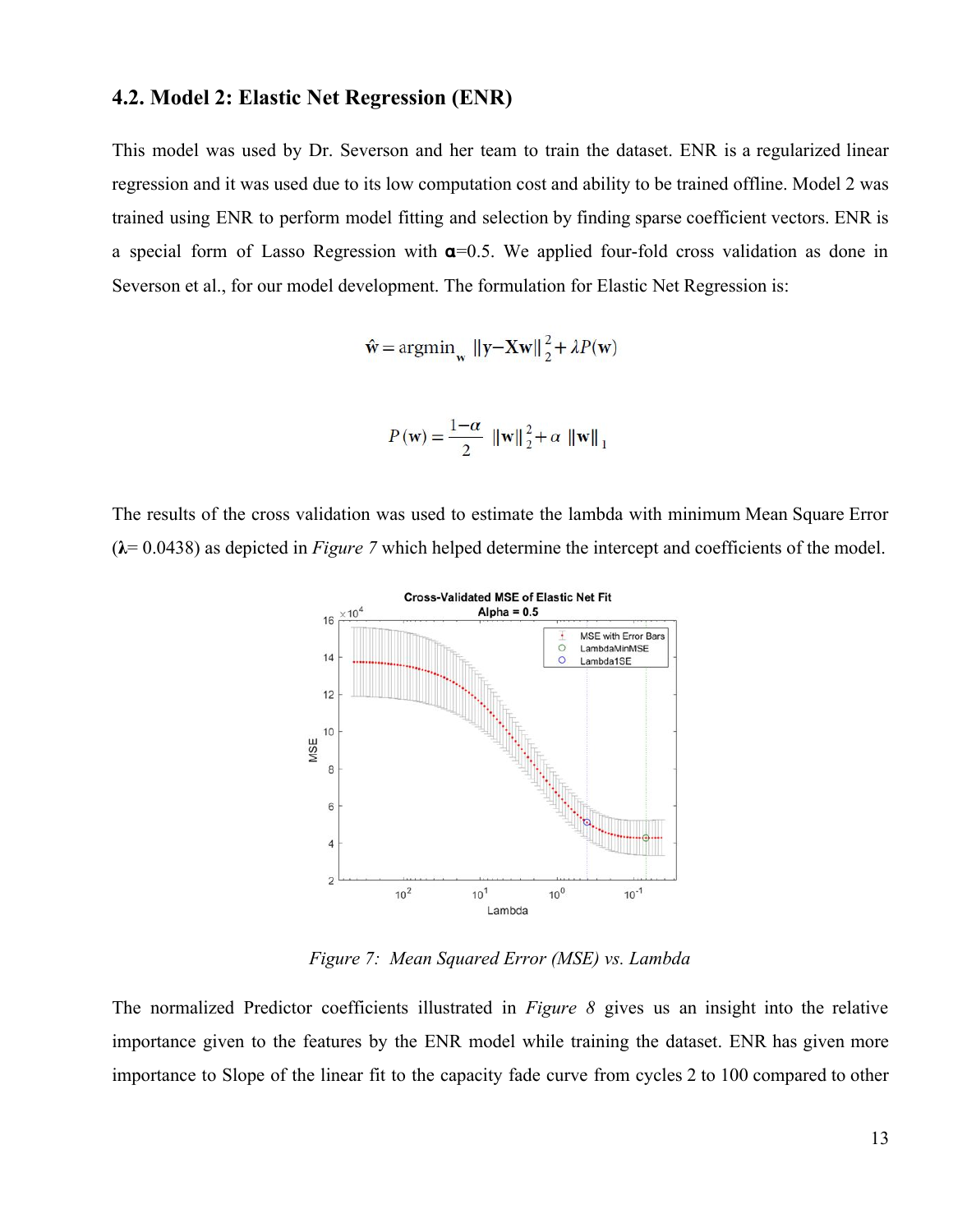selected features and has ignored min del and variance delQ while training the model. Thus, we can confirm that both the trained models give significance to the Slope of the linear fit to the capacity fade curve from cycles 2 to 100. However, their considerations of other features are widely contrasting.



*Figure 8: Predictor weight vs. predictor index*

We can observe from *Figure* 9 that ENR results in a model that fails to accurately predict the battery cycle life. It has been particularly unsuccessful in predicting the cycle life for batteries with high cycle life (>1500).



*Figure 9: Battery Cycle - Life vs. Count for ENR*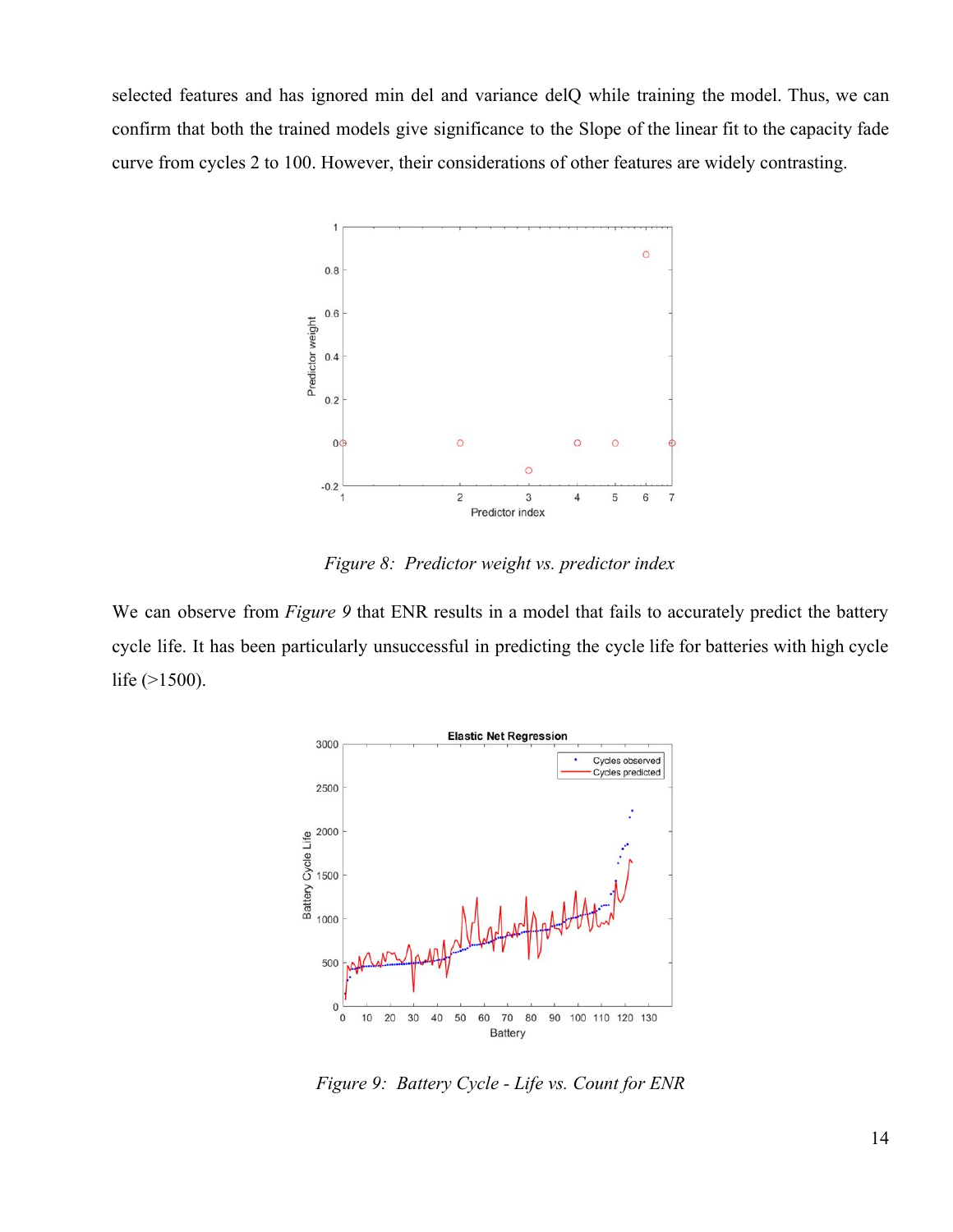### **4.3. Comparative Analysis**

*Table 1* and *Figures 10 & 11* display the performance of the GPR and ENR models applied to the dataset. The vertical dotted line indicates when the prediction is made in relation to the observed cycle life. The inset shows the histogram of residuals (predicted – observed) for the test data for the two models.



*Figures 10 & 11: Predicted vs. Observed Cycle Life for GSP & ENR*

The first model, using Gaussian Process Regression results in a model with approximately 5% average percentage error on the training dataset with root mean square error of 52 cycles. The second model, using Elastic Net Regression, is the model that is used in the research paper that we have used as our reference. Using the same features that we utilized to develop our first model, we can draw a comparison between the two regression methods for predicting battery cycle life testing the same dataset. The error average error percentage of the training dataset for the second model was calculated to be approximately 18% with root mean square error of 197 cycles.

|  | Table 1: Model metrics for the results shown in Figures 10 $\&$ 11 |  |  |
|--|--------------------------------------------------------------------|--|--|
|  |                                                                    |  |  |

| Model                              | RMSE (cycles) | Mean Percent Error $(\% )$ |  |
|------------------------------------|---------------|----------------------------|--|
| <b>Gaussian Process Regression</b> |               |                            |  |
| <b>Elastic Net Regression</b>      | . Q7          |                            |  |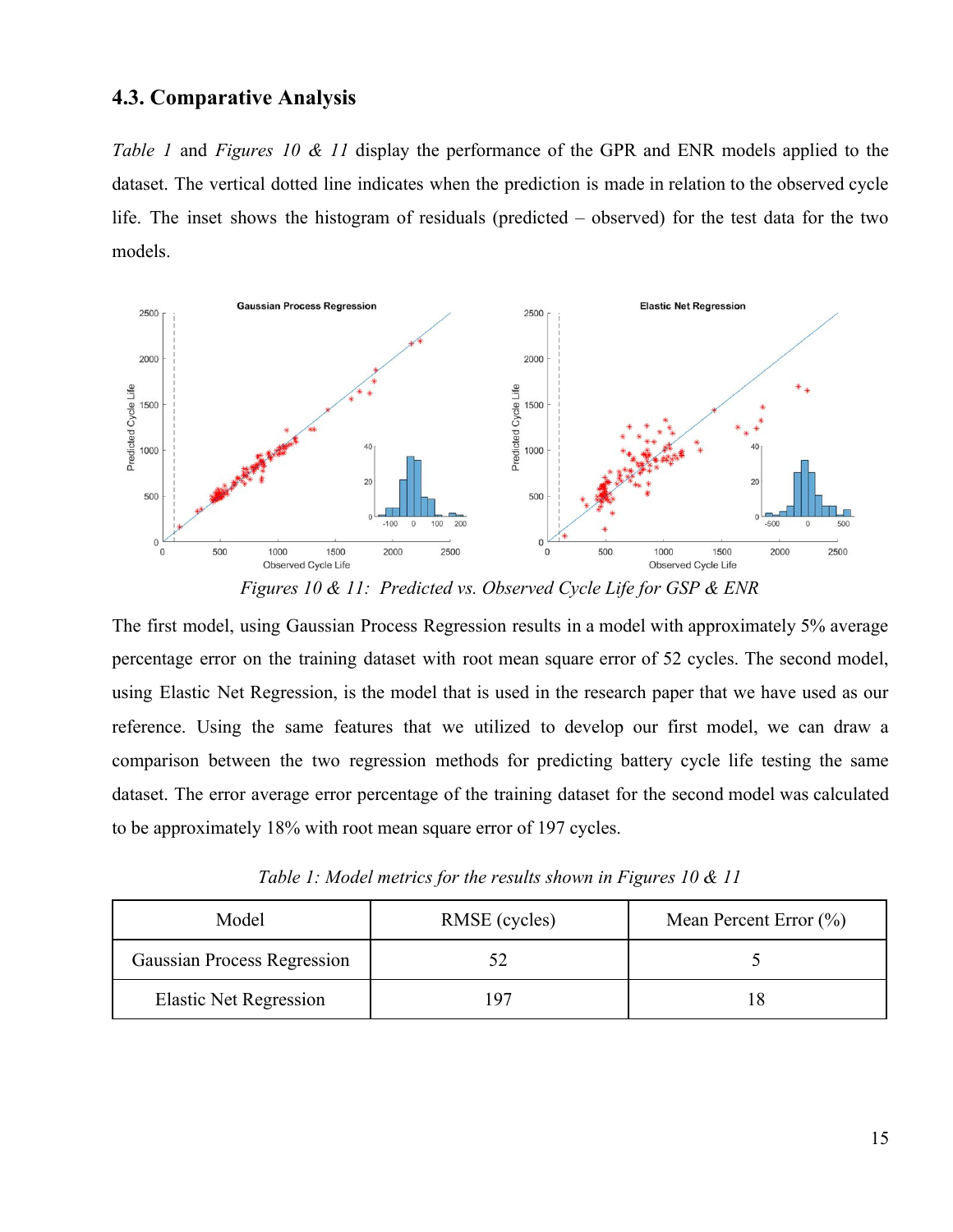### 5. Conclusion and Recommendations

Based on the results of this study, it has been concluded that given the particular dataset and the specific features utilized from the dataset, Gaussian Process Regression is a better method to use than Elastic Net Regression when creating a model that will predict the cycle lifetime of a battery, defined as the number of charging and discharging cycles after which the battery capacity drops below 80% of the nominal value. This conclusion can be drawn based on the fact that the Gaussian Process Regression model provided a better fit with observed cycle life falling within the standard deviation of the predicted cycle life, and the Elastic Net Regression model was not able to accurately predict the cycle life for batteries with cycle lives greater than 1500 cycles.

There is potential for further extensions of this work. If the scope of the project were to be expanded and the time given to complete the study is not limited, the number of methods used to predict the cycle life of the lithium ion batteries can be expounded upon to included a number of methods such as k-means, SVM, naive bayes, etc. A more thorough comparison of different models would provide better insight into which model is most favorable for predicting the battery cycle life after which the battery capacity drops below 80%.

Finally, with added time a more thorough study between different Gaussian Process Regression kernels can also be explored. There are many kernels that could be used, and although we found one that provided favorable results, an analysis and comparison could be carried out to determine if there are Gaussian Process Regression kernels that would provide an even smaller mean percent error, i.e. less than 5%.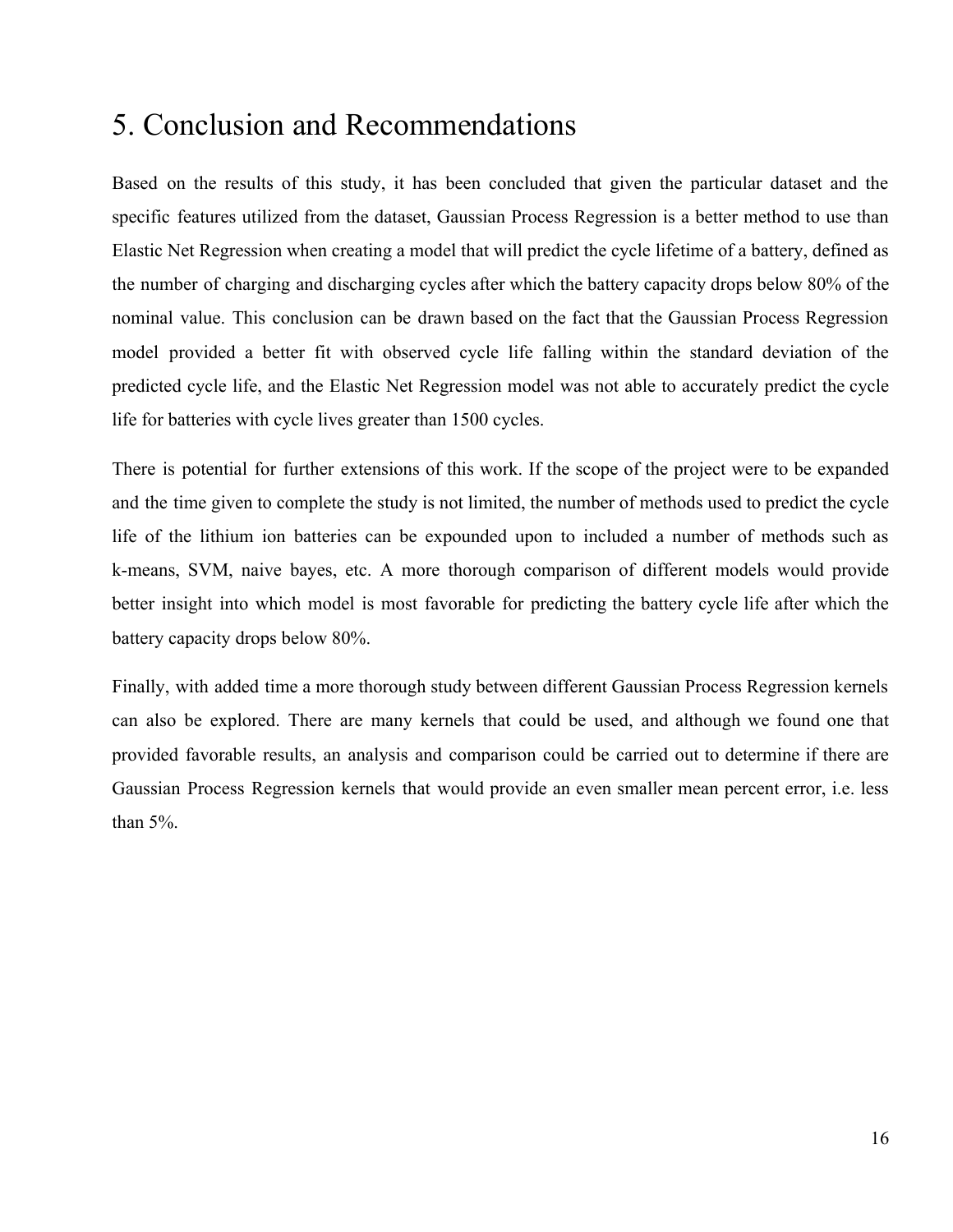### References

- 1) Lithium-ion battery. *Wikipedia* (2020). Available at: [https://en.wikipedia.org/wiki/Lithium-ion\\_battery.](https://en.wikipedia.org/wiki/Lithium-ion_battery) (Accessed: 24th March 2020)
- 2) Kristen A. Severson, Peter M. Attia, Norman Jin, Nicholas Perkins, Benben Jiang, Zi Yang, Michael H. Chen, Muratahan Aykol, Patrick K. Herring, Dimitrios Fraggedakis, Martin Z. Bazant, Stephen J. Harris, William C. Chueh, and Richard D. Braatz. (2019, May) "Data-driven prediction of battery cycle life before capacity degradation." Nature Energy. [On-line]. Vol. 4, pages 383–391. Available: <http://doi.org/10.1038/s41560-019-0356-8>[Mar. 24, 2020].
- 3) Battery Lifespan. (n.d.). Retrieved from <https://www.nrel.gov/transportation/battery-lifespan.html>
- 4) Berecibar, M. (2019, April 9). Machine-learning techniques used to accurately predict battery life. Retrieved from<https://www.nature.com/articles/d41586-019-01138-1>
- 5) Birkl C.R., Roberts M.R., McTurk E., Bruce P.G., Howey D.A. Degradation diagnostics for lithium ion cells J. Power Sources, 341 (2017), pp. 373-386 <https://doi.org/10.1016/j.jpowsour.2016.12.011>
- 6) Stanford University. "Predicting the useful life of batteries with data and AI." ScienceDaily. [www.sciencedaily.com/releases/2019/03/190325122014.htm](http://www.sciencedaily.com/releases/2019/03/190325122014.htm) (accessed March 29, 2020).
- 7) Interpreting Battery Parameters and Specifications Sheets. (n.d.). Retrieved from [https://www.e-education.psu.edu/ae868/node/896#:~:text=](https://www.e-education.psu.edu/ae868/node/896#:~:text)
- 8) BU-908: Battery Management System (BMS). (n.d.). Retrieved from https://batteryuniversity.com/learn/article/how to monitor a battery
- 9) Ahmed, S., Bloom, I., Jansen, A. N., Tanim, T., Dufek, E. J., Pesaran, A., … Zhang, J. (2017). Enabling fast charging - A battery technology gap assessment. *Journal of Power Sources*, 367, 250-262.<https://doi.org/10.1016/j.jpowsour.2017.06.055>
- 10) Battery Testing. (n.d.). Retrieved from <https://www.mpoweruk.com/testing.htm> (accessed April 15, 2020).
- 11) Bloom, I. et al. An accelerated calendar and cycle life study of Li-ion cells. J. Power Sources 101, 238–247 (2001). [https://doi.org/10.1016/S0378-7753\(01\)00783-2](https://doi.org/10.1016/S0378-7753(01)00783-2)
- 12) Ramadesigan, V. et al. Modeling and simulation of lithium-ion batteries from a systems engineering perspective. J. Electrochem. Soc. 159, R31–R45 (2012). <https://doi.org/10.1149/2.018203jes>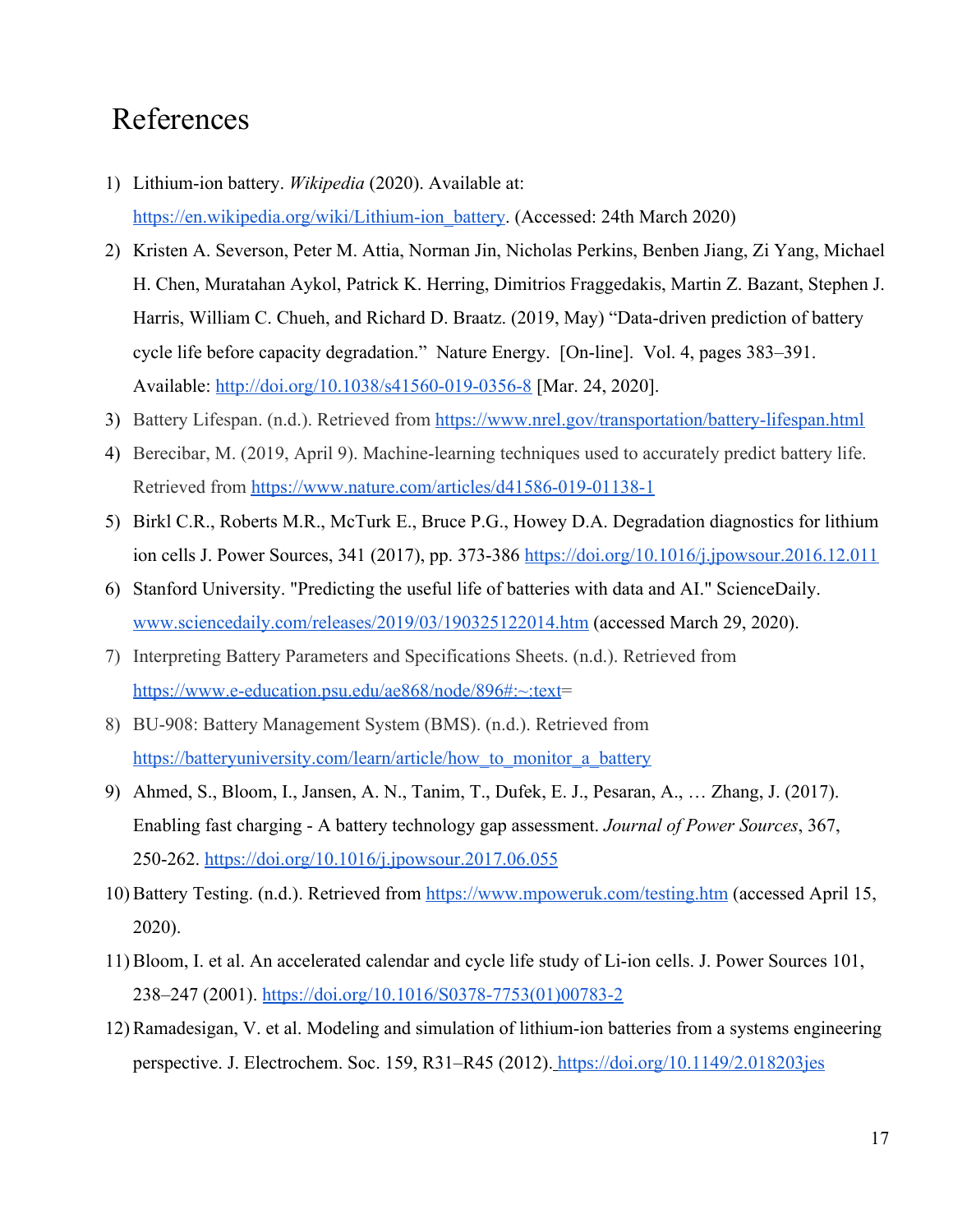13) McKinsey & Co. (n.d.). Testing and validation: From hardware focus to full virtualization. Retrieved May 16, 2020, from

[https://www.mckinsey.com/business-functions/operations/our-insights/testing-and-validation-from-h](https://www.mckinsey.com/business-functions/operations/our-insights/testing-and-validation-from-hardware-focus-to-full-virtualization) [ardware-focus-to-full-virtualization](https://www.mckinsey.com/business-functions/operations/our-insights/testing-and-validation-from-hardware-focus-to-full-virtualization)

- 14) Maximilian Holland Max. (2017, December 21). Timeline For Electric Vehicle Revolution (via Lower Battery Prices, Supercharging, Lower Battery Prices). Retrieved May 16, 2020, from [https://cleantechnica.com/2017/12/25/timeline-electric-vehicle-revolution-via-lower-battery-prices-s](https://cleantechnica.com/2017/12/25/timeline-electric-vehicle-revolution-via-lower-battery-prices-supercharging-lower-battery-prices/) [upercharging-lower-battery-prices/](https://cleantechnica.com/2017/12/25/timeline-electric-vehicle-revolution-via-lower-battery-prices-supercharging-lower-battery-prices/)
- 15) "Gaussian Process Regression." *Fit a Gaussian Process Regression (GPR) Model MATLAB*, [www.mathworks.com/help/stats/fitrgp.html](http://www.mathworks.com/help/stats/fitrgp.html)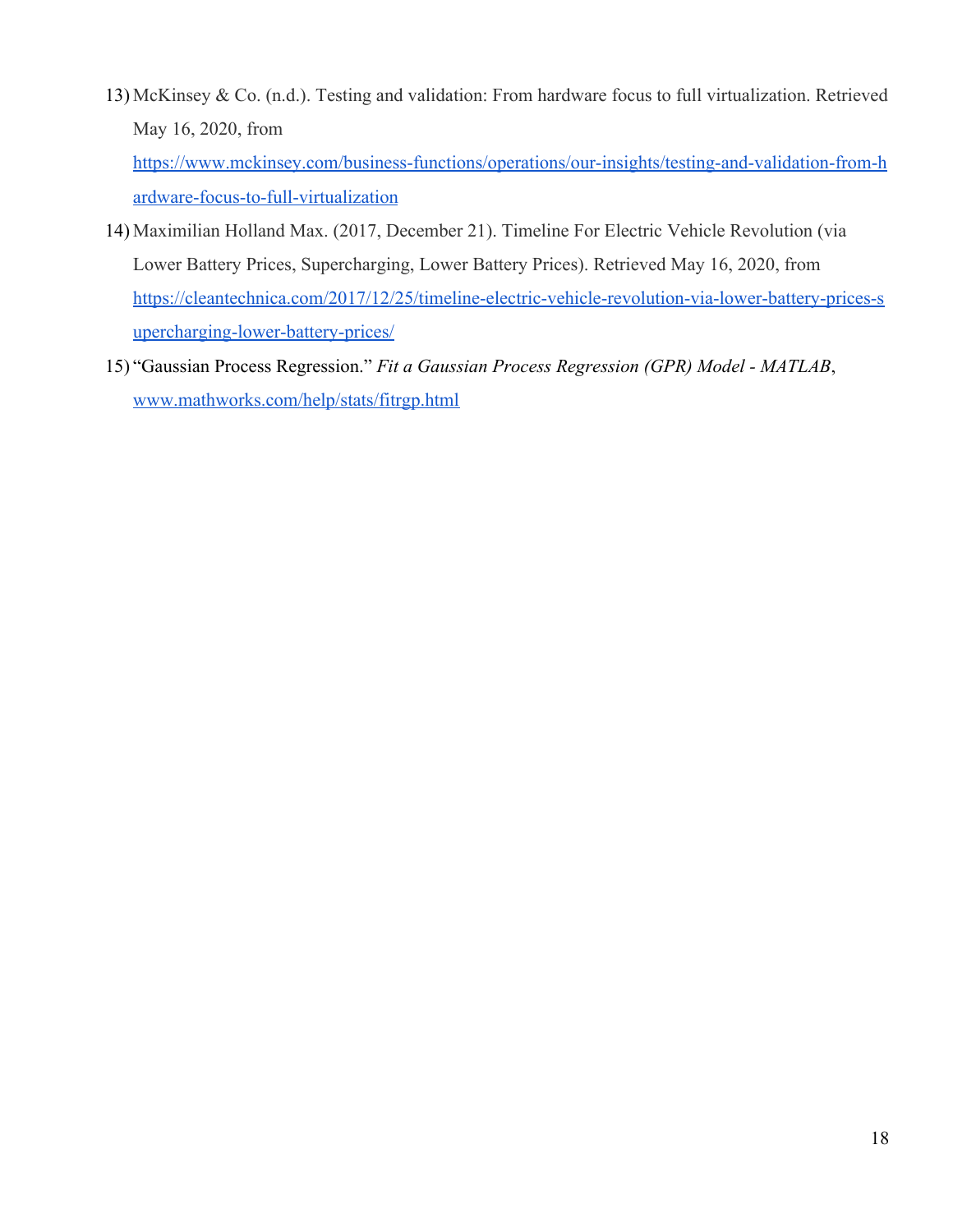## Appendix

```
load 2017-05-12_batchdata_updated_struct_errorcorrect.mat
batch1 = batch;numBat1 = size(batch1,2);load 2017-06-30_batchdata_updated_struct_errorcorrect.mat
%Some batteries continued from the first run into the second. We append 
%those to the first batch before continuing.
add_len = [661, 980, 1059, 207, 481];
summary_var_list = {'cycle','QDischarge','QCharge','IR','Tmax','Tavg',...
     'Tmin','chargetime'};
batch2 idx = [8:10, 16:17];
```

```
for i=1:5 batch1(i).cycles(end+1:end+add_len(i)+1) = batch(batch2_idx(i)).cycles;
    batch1(i).summary.cycle(end+1:end+add len(i)+1) = ... batch(batch2_idx(i)).summary.cycle;
    batch1(i).summary.QDischarge(end+1:end+add len(i)+1) = ...
         batch(batch2_idx(i)).summary.QDischarge;
    batch1(i).summary.QCharge(end+1:end+add_Qlen(i)+1) = ... batch(batch2_idx(i)).summary.QCharge;
    batch1(i).summary.IR(end+1:end+add len(i)+1) = ...
         batch(batch2_idx(i)).summary.IR;
    batch1(i).summary.Tmax(end+1:end+add_len(i)+1) = ... batch(batch2_idx(i)).summary.Tmax;
    batch1(i).summary.Tavg(end+1:end+add len(i)+1) = \dots batch(batch2_idx(i)).summary.Tavg;
    batch1(i).summary.Tmin(end+1:end+add len(i)+1) = ... batch(batch2_idx(i)).summary.Tmin;
    batch1(i).summary. chargetime(end+1:end+add len(i)+1) = ...batch(batch2 idx(i)).summary.chargetime;
end
batch([8:10, 16:17]) = [];
batch2 = batch;
```

```
numBat2 = size(batch2, 2);clearvars batch
```

```
load 2018-04-12 batchdata updated struct errorcorrect.mat
batch3 = batch;
```

```
batch3(38) = []; %remove channel 46 upfront; there was a problem with 
%the data collection for this channel
numBat3 = size(batch3,2);
endcap3 = zeros(numBat3,1);clearvars batch
for i = 1: numBat3
    endcap3(i) = batch3(i).summary.QDischarge(end);
```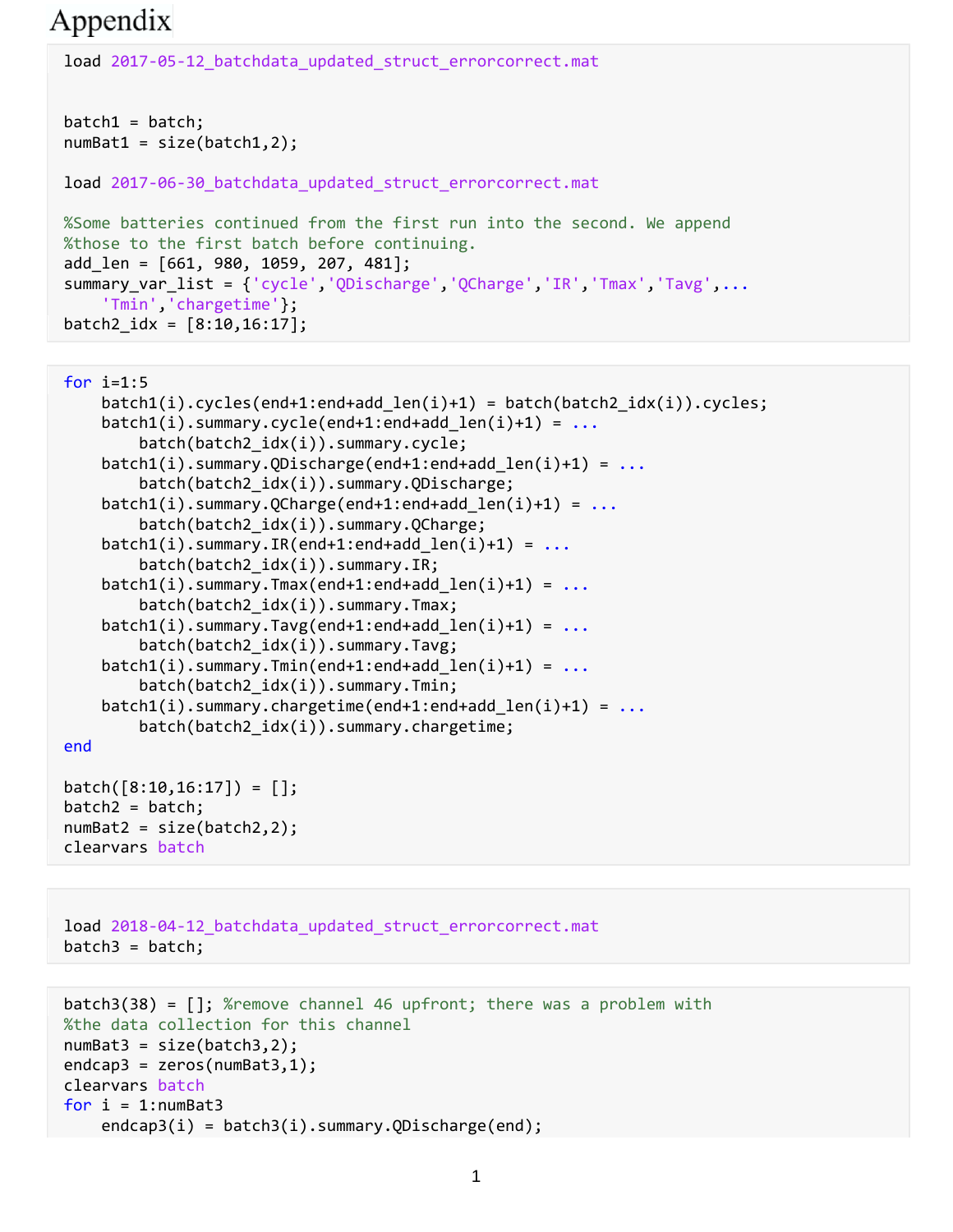```
end
```

```
\text{rind} = \text{find}(\text{endcap3} > 0.885);batch3(rind) = [];
```

```
%remove the noisy Batch 8 batteries
nind = [3, 40:41];batch3(nind) = [];
numBat3 = size(batch3, 2);
```

```
batch combined = \{batch1, batch2, batch3\};numBat = numBat1 + numBat2 + numBat3;
```

```
%optionally remove the batteries that do not finish in Batch 1; depending
%on the modeling goal, you may not want to do this step
batch_combined([9,11,13,14,23]) = [];
numBat = numBat - 5;numBat1 = numBat1 - 5;
```

```
batch combined([119]) = [];
numBat = numBat - 1;numBat3 = numBat3 - 1;clearvars -except batch_combined numBat1 numBat2 numBat3 numBat
```

```
%% Output variable
%Extract the number of cycles to 0.88; this is the output variable used in
%modeling for the paper
bat label = zeros(numBat,1);
for i = 1: numBat
    if batch_combined(i).summary.QDischarge(end) < 0.88bat label(i) = find(batch combined(i).summary.QDischarge < 0.88,1);
     else
        bat label(i) = size(batch combined(i).cycles,2) + 1;
     end
 end
```

```
Y=bat_label;%Response Variable is Cycle Life of cell till it reaches 80% capacity
n=numBat;% Number of training cells
delQ=zeros(n,1);%Discharge capacity difference between cycle 100 and 10
IRdiff=zeros(n,1);%Internal Resistance difference between cycle 2 and 100
Avgct=zeros(n,1);%Mean of the charge time of cycles 2 to 6
```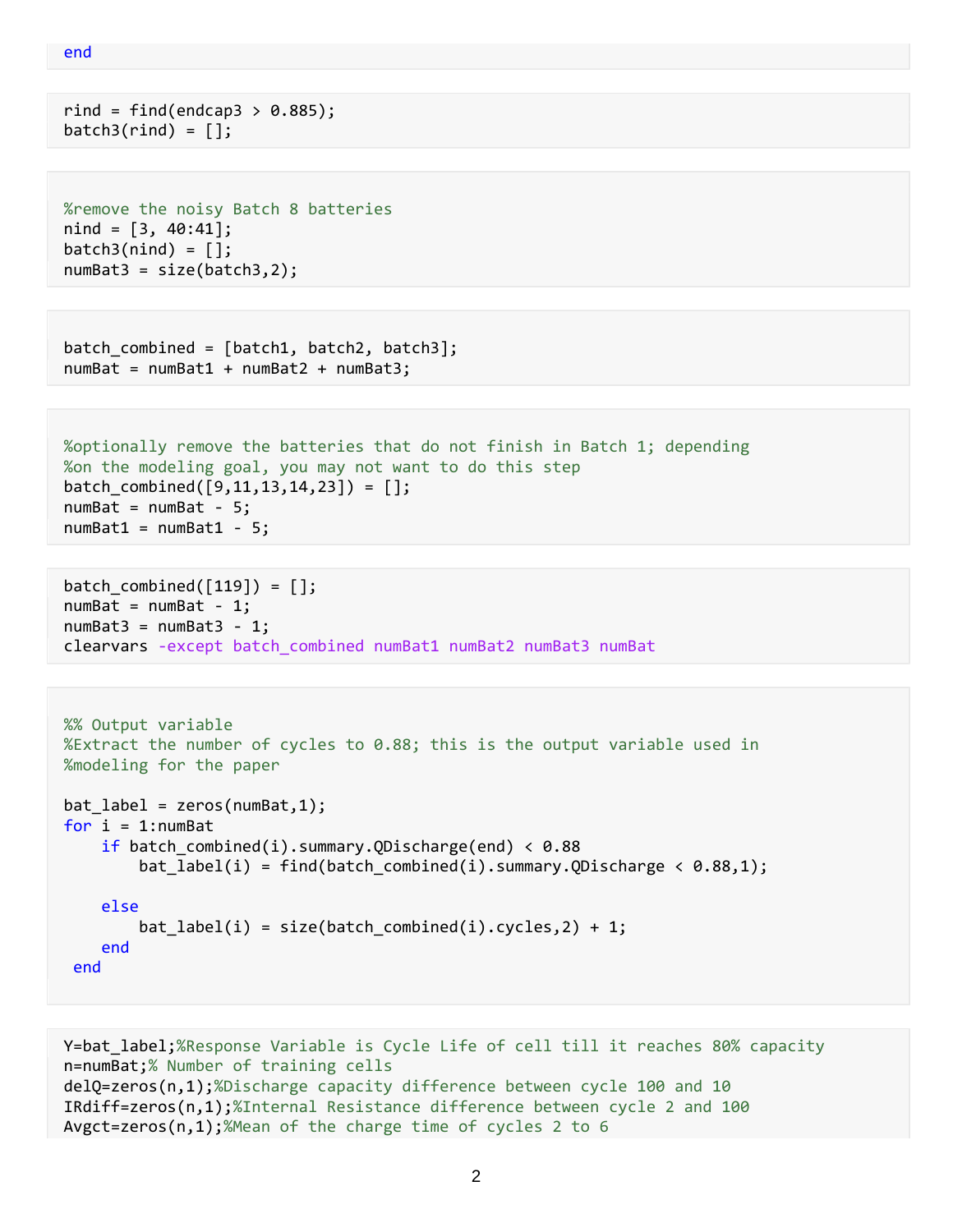```
Tint=zeros(n,1);%Integral of Average Temperature over cycles 2 to 100
Tmax=zeros(n,1);%Max Temperature from cycle 2 to 100
Discharge_curve=cell(n,2);%Cell containing matrix of discharge capacity as a function of cycle
B = cell(n,1);Slope_dis=zeros(n,1);%Slope of discharge curve
```

```
%Calculation of Features
for i=1:n
    delQ(i,1)=[batch_combined(i).summary.QDischarge(100,1)-batch_combined(i).summary.QDischarge
     IRdiff(i,1)=[batch_combined(i).summary.IR(100,1)-batch_combined(i).summary.IR(2,1)];
    Avgct(i,1)=[mean(batch combined(i).summary.chargetime(2:6,1))];
    Tint(i,1)=trapz(batch_combined(i).summary.cycle(2:100,1),batch_combined(i).summary.Tavg(2:1
    Discharge_curve{i,1}=[batch_combined(i).summary.QDischarge(2:100,1)];
     Discharge_curve{i,2}=[batch_combined(i).summary.cycle(2:100,1),ones(99,1)];
    B{i,1}=lasso(Discharge curve{i,2},Discharge curve{i,1},"lambda",0);
    Slope_dis(i,1)=B{i,1}(1,1);
    Tmax(i,1)=\lceil max(batch\_combined(i).summary.Tmax(2:100,1))\rceil;end
min_delQ=repmat(log10(abs(min(delQ))),n,1);%Minimum discharge capacity
mean_delQ=log10(meanabs(delQ));%Mean of discharge capacity
var delQ=repmat(log10(abs(sumsqr(delQ-mean delQ)/(n-1))),n,1);%Variance of discharge capacity
```

```
X=[min_delQ, var_delQ, IRdiff, Avgct, Tmax, Slope_dis, Tint];% 7-Feature matrix
test battery=[1:1:numBat]';
[Y_sorted, I]=sort(Y);% Sort obeserved Battery cycle life in descending order
```
#### %Gaussian Process Regression

```
model_rgp=fitrgp(X,Y,"KernelFunction","ardexponential","Beta",1000,"sigma",100);
[Ypred rgp, Ypred rgp std]=predict(model rgp,X);
Ypred_rgp_sorted=Ypred_rgp(I);% Sorting predicted Battery cycle life
Ypred_rgp_std_sorted=Ypred_rgp_std(I);% Sorting standard deviations
sigmaL = model rgp.KernelInformation.KernelParameters(1:end-1); % Learned length scales
weights = exp(-signal); % Prediction weightsweights = weights/sum(weights); % Normalized predictor weights
```

```
%Plot results for GPR
%Plot Predictor weights
figure;
semilogx(weights,'ro');
xlabel('Predictor index');
ylabel('Predictor weight');
```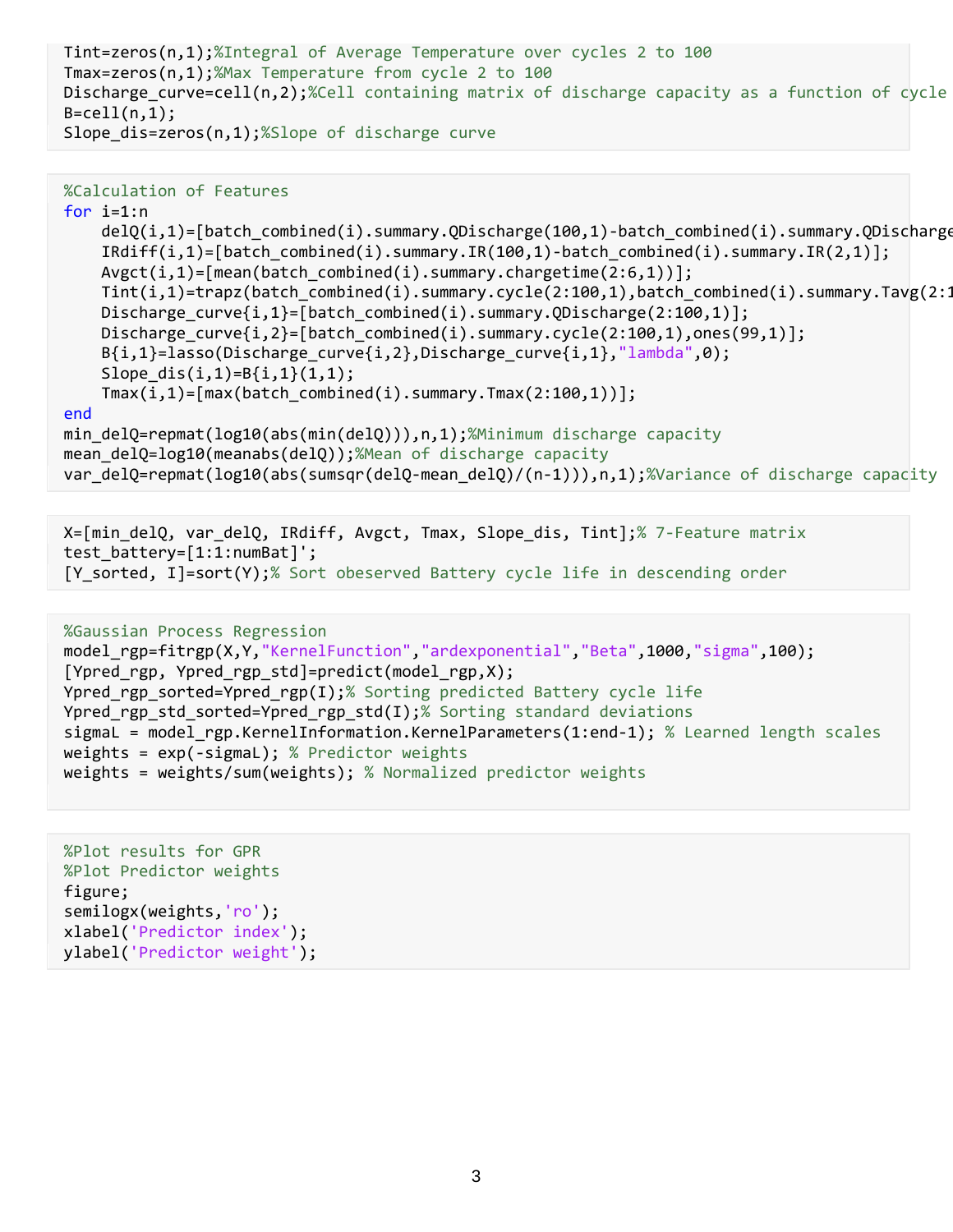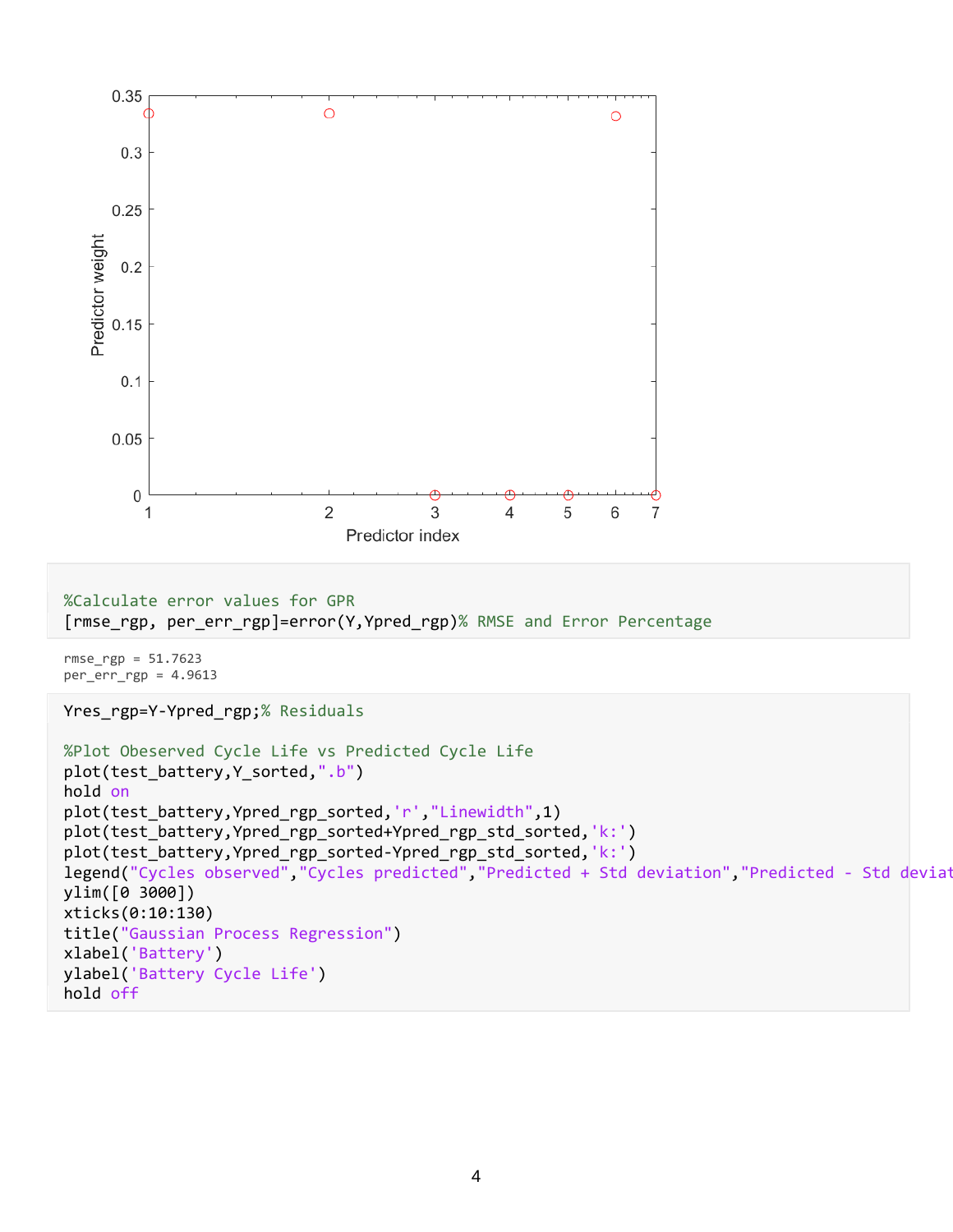

```
%Elastic net
[B_en,FitInfo]=lasso(X,Y,"Alpha",0.5,"CV",4);
idxLambdaMinDeviance = FitInfo.IndexMinMSE;%Find index of coefficients with minimum MSE
B0 = FitInfo.Intercept(idxLambdaMinDeviance);% Interecpt with least MSE
coef = [B_en(:,idxLambdaMinDeviance)];
Ypred en=B0+X*coef;%Predicted Battery Cycle life
Ypred_en_sorted=Ypred_en(I);% Sorting predicted Battery Cycle life
weights_en =coef; % Predictor weights
weights en = weights en/sum(abs(weights en)); % Normalized predictor weights
```

```
%Plot results for Elastic Net Regression
%Cross-validated MSE for Elastic Net Regression
lassoPlot(B_en,FitInfo,'PlotType','CV');
legend('show') % Show legend
```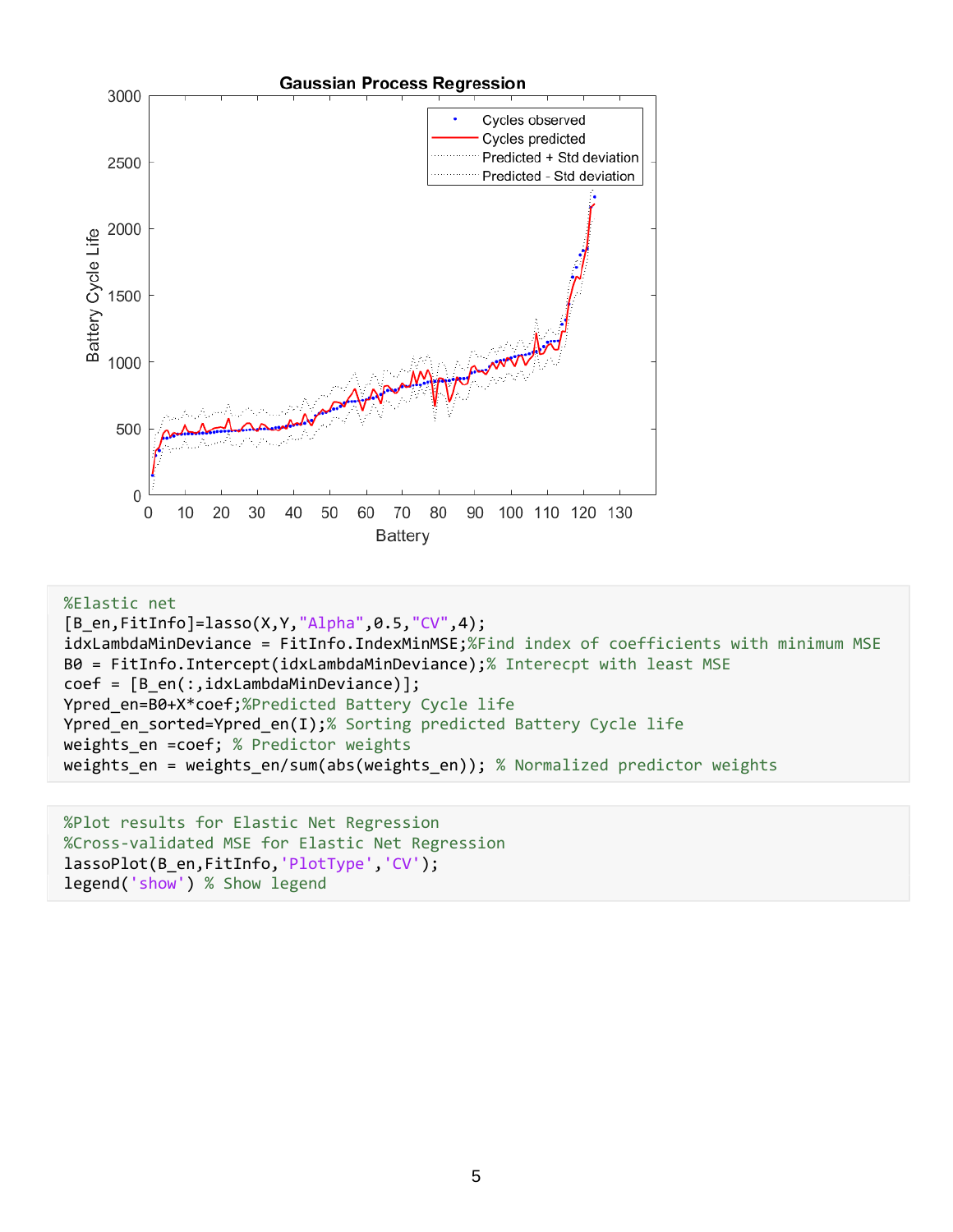

%Plot Predictor weights figure; semilogx(weights\_en,'ro'); xlabel('Predictor index'); ylabel('Predictor weight');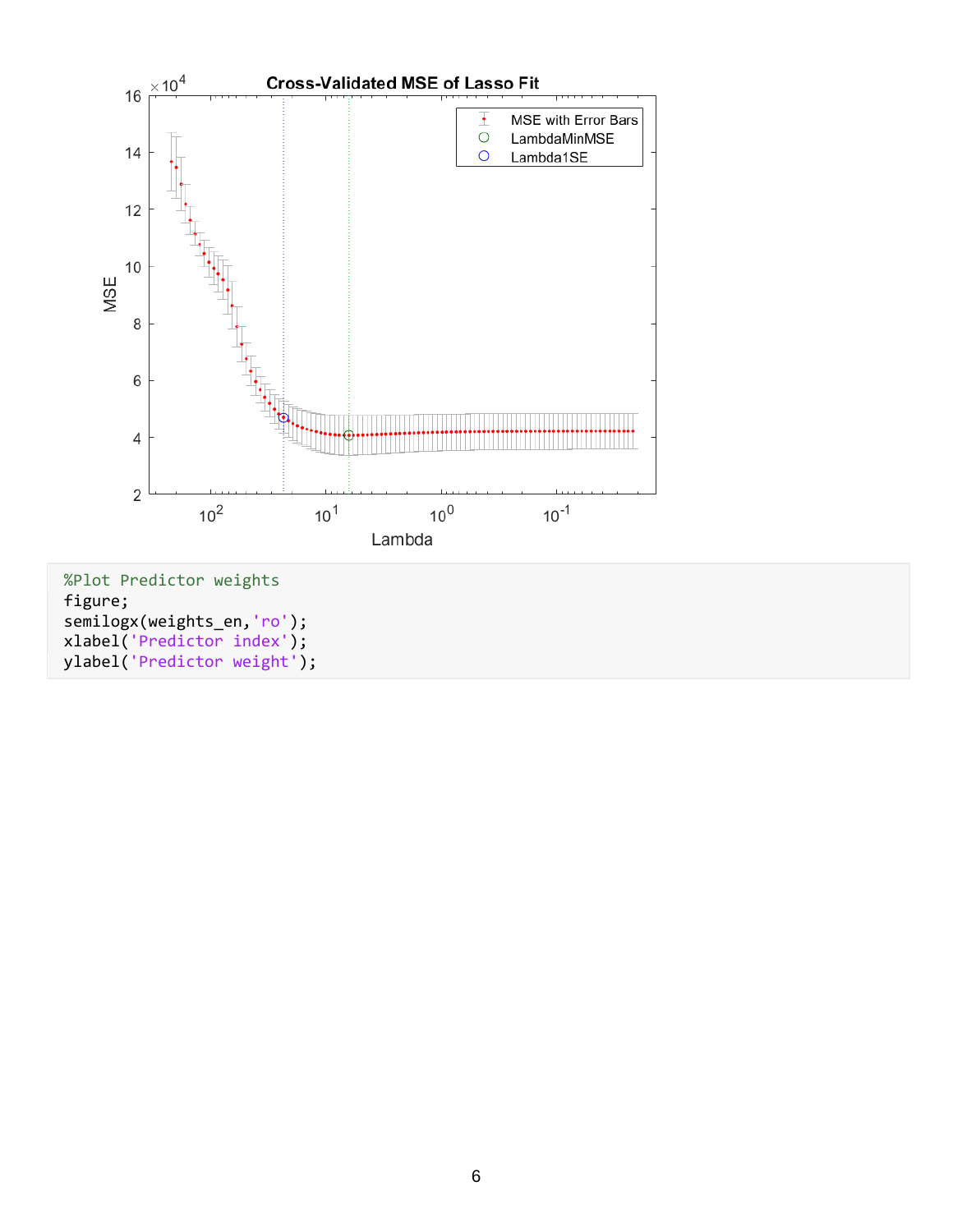

%Calculate error values [rmse\_en, per\_err\_en]=error(Y,Ypred\_en)%RMSE and Error Percentage

rmse\_en = 197.3176 per\_err\_en = 18.3635

Yres\_en=Y-Ypred\_en;%Residuals

```
%Plot Obeserved Cycle Life vs Predicted Cycle Life
plot(test_battery,Y_sorted,".b")
hold on
plot(test_battery,Ypred_en_sorted,'r',"Linewidth",1)
legend("Cycles observed","Cycles predicted");
ylim([0 3000])
xticks(0:10:130)
title("Elastic Net Regression")
xlabel('Battery')
ylabel('Battery Cycle Life')
hold off
```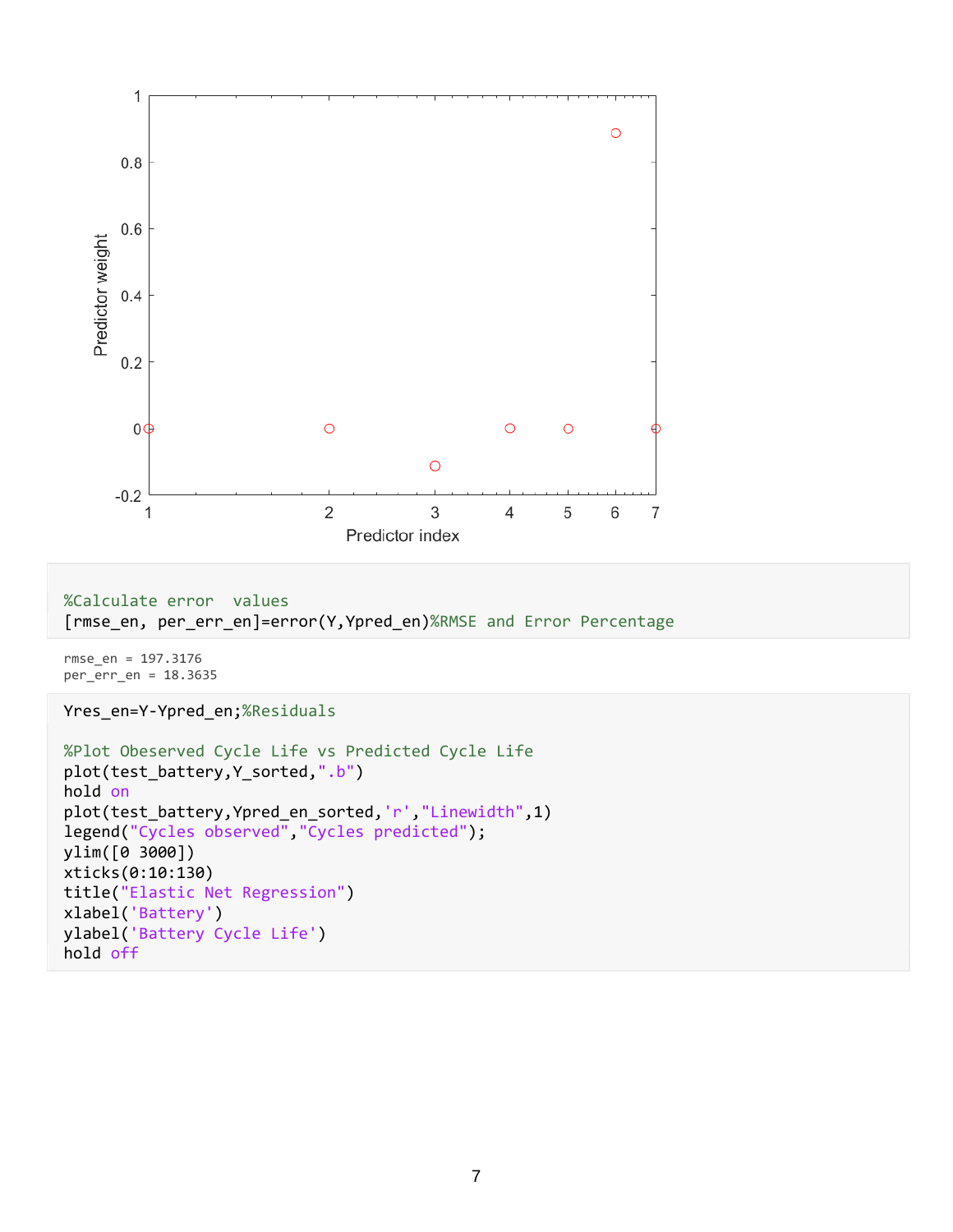

```
figure()
scatter(Y,Ypred_rgp,"*r")
xlabel('Observed Cycle Life')
ylabel('Predicted Cycle Life')
title("Gaussian Process Regression")
refline(1,0)
hold on
y1 = get(gca, 'YLim');plot( [100 100], yl,"k--" )
axes('Position',[0.7 0.2 0.25 0.25])
box on
histogram(Yres_rgp)%GPR Residuals
box off
hold off
```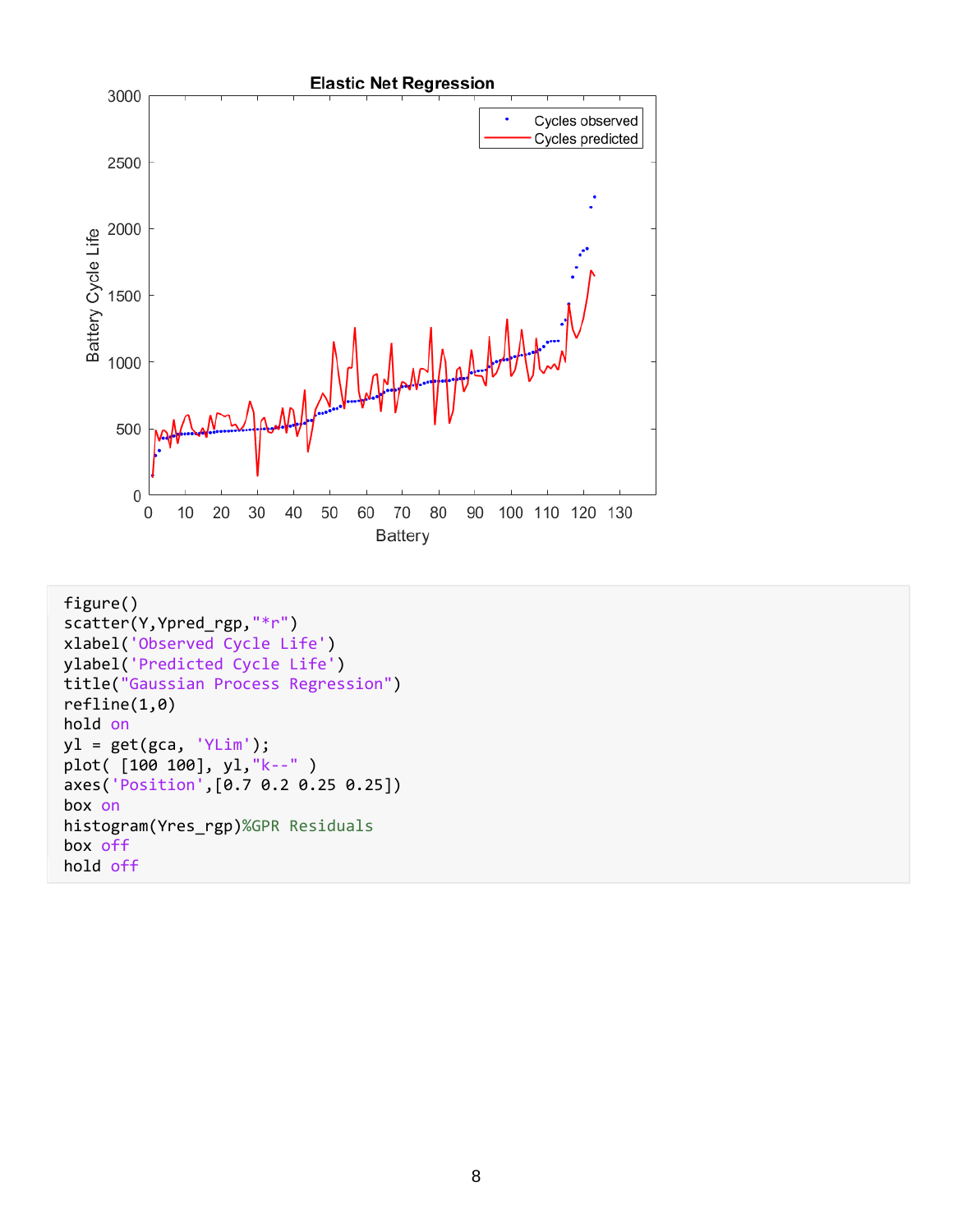

```
figure()
scatter(Y,Ypred_en,"*r")
xlabel('Observed Cycle Life')
ylabel('Predicted Cycle Life')
title("Elastic Net Regression")
refline(1,0)
hold on
y1 = get(gca, 'YLim');plot( [100 100], yl,"k--" )
axes('Position',[0.7 0.2 0.25 0.25])
box on
histogram(Yres_en)%Elastic Net Residuals
box off
hold off
```